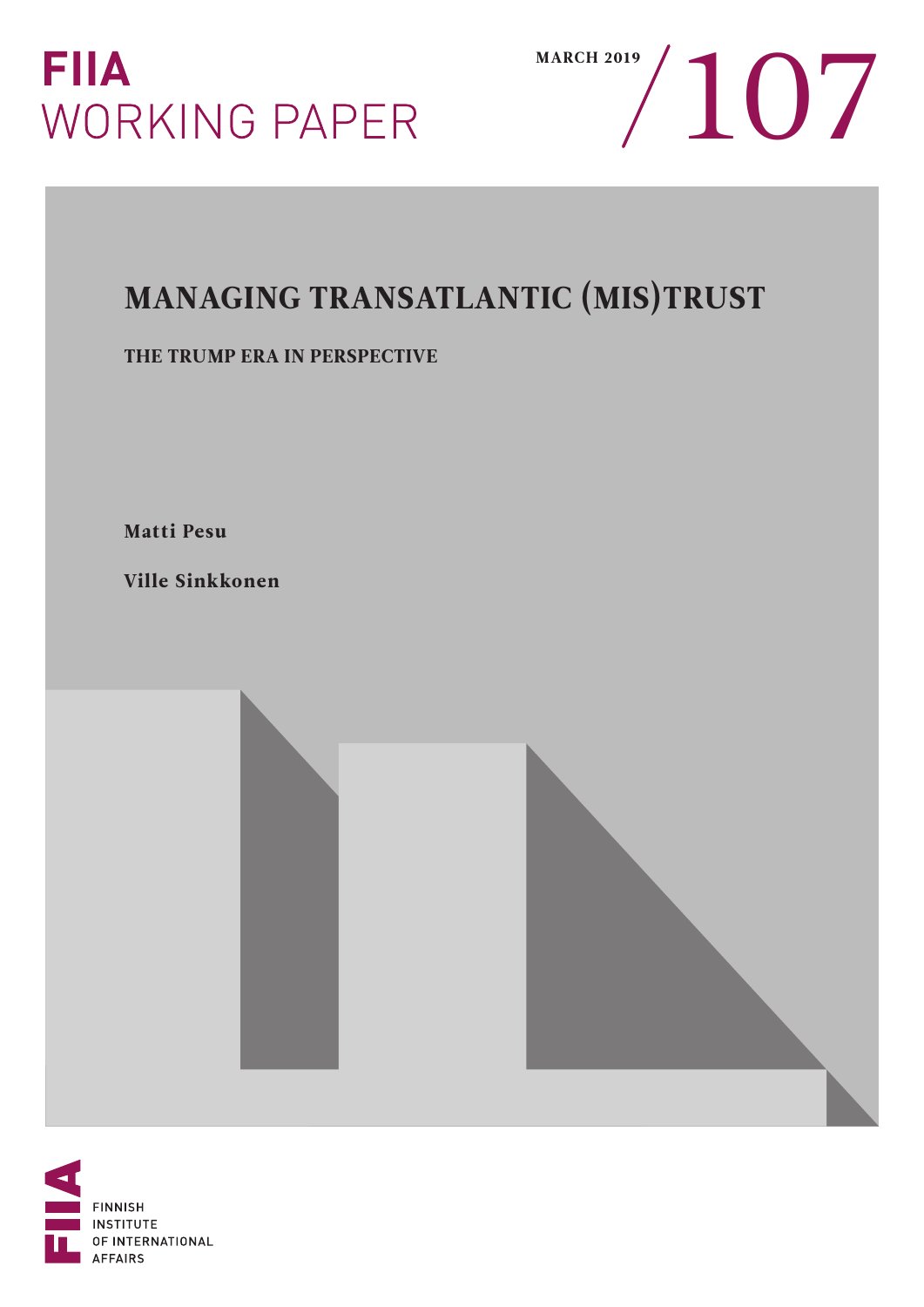## MANAGING TRANSATLANTIC (MIS)TRUST

#### THE TRUMP ERA IN PERSPECTIVE

The transatlantic relationship is undergoing a period of turmoil. President Trump's unorthodox policies have exacerbated historical sources of mistrust between the US and its European allies. This Working Paper approaches the transatlantic bond from the perspective of asymmetric trust, a perennial factor in transatlantic security and defence affairs.

For Europe, the US remains the ultimate guarantor of security, rendering allies dependent upon Washington's decisions and goodwill. From the American perspective, the European allies are not critical in ensuring US national security, but remain a pool of reliable partners that Washington can periodically draw upon to pursue its global ambitions.

This paper evaluates how mistrust has featured within the asymmetric alliance setting, and places the current friction between the US and Europe within this broader context. Acknowledging the sources of mistrust and managing mutual suspicions are crucial for the sustainability of the alliance in an increasingly competitive international arena.



*Finnish Institute of International Affairs*



#### VILLE SINKKONEN

*Research Fellow Finnish Institute of International Affairs*

*ISBN 978-951-599-2 ISSN 2242-0444 Language editing: Lynn Nikkanen*



Arkadiankatu 23 b POB 425 / 00101 Helsinki Telephone +358 (0) 9 432 7000 Fax +358 [0] 9 432 7799

MATTI PESU

*Research Fellow*

www.fiia.fi

*The Finnish Institute of International Affairs is an independent research institute that produces high-level research to support political decisionmaking and public debate both nationally and internationally.*

*All manuscripts are reviewed by at least two other experts in the field to ensure the high quality of the publications. In addition, publications undergo professional language checking and editing. The responsibility for the views expressed ultimately rests with the authors.*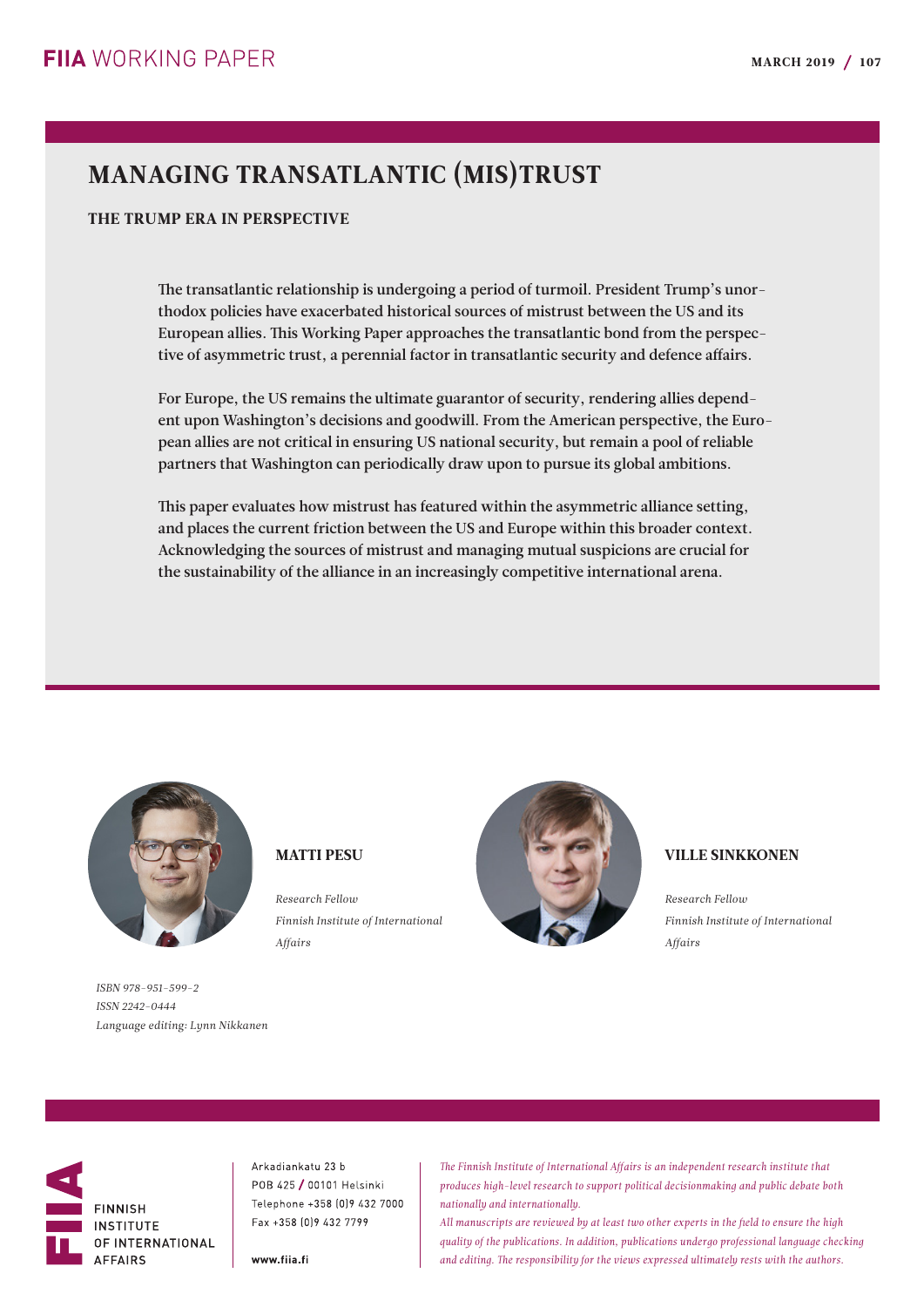#### TABLE OF CONTENTS

| <b>INTRODUCTION</b>                     | 4  |
|-----------------------------------------|----|
| <b>ASYMMETRIC TRUST WITHIN THE</b>      |    |
| TRANSATLANTIC ALLIANCE                  | 5. |
| HISTORICAL CONTEXT: ASYMMETRIC TRUSTING |    |
| RELATIONSHIP AS A SOURCE OF MISTRUST    | 9  |
| THE TRUMP ERA IN PERSPECTIVE            | 12 |
| CONCLUSION: TRANSATLANTIC RELATIONS -   |    |
| <b>CROSSROADS OR DEAD END?</b>          | 13 |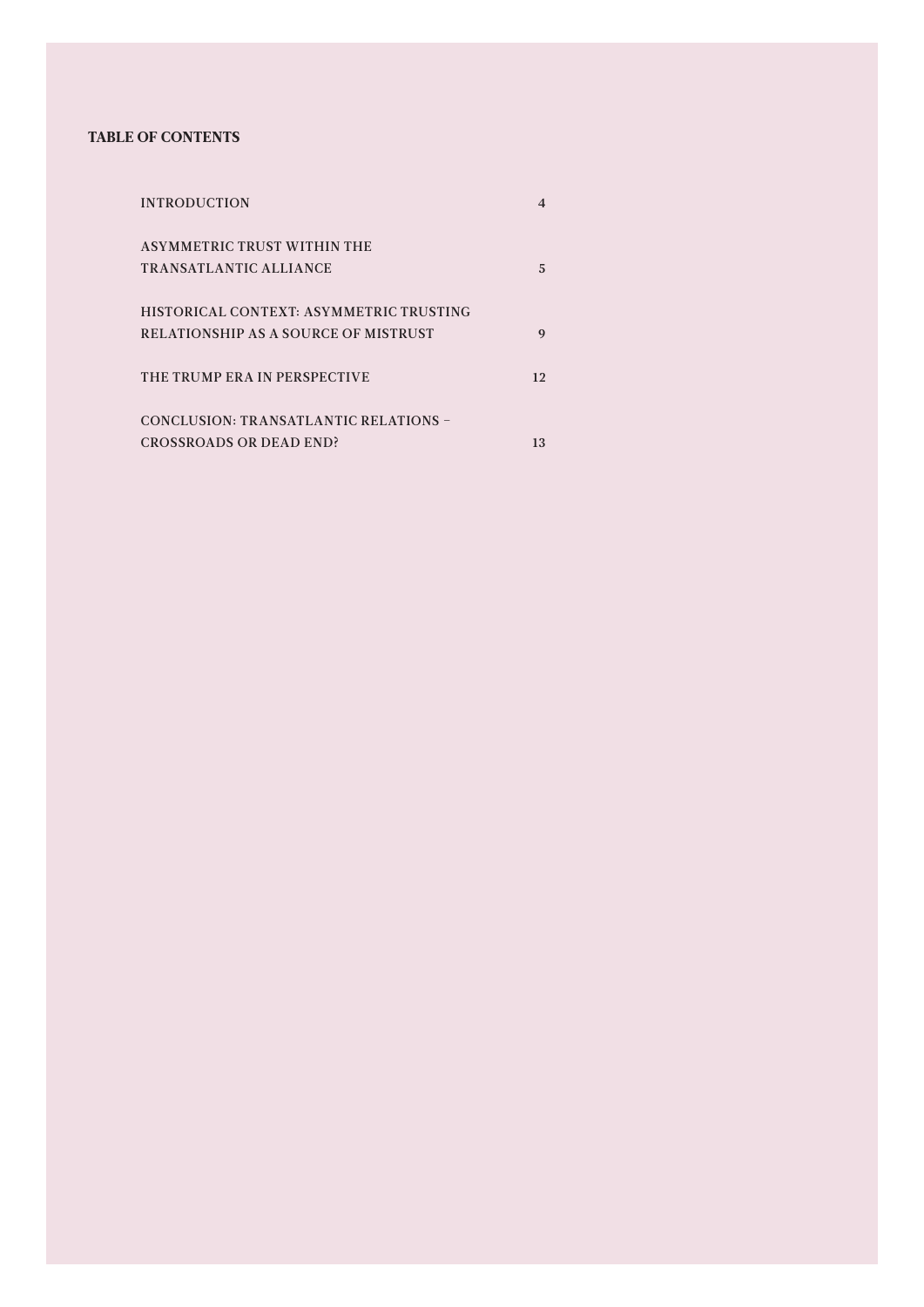### <span id="page-3-0"></span>MANAGING TRANSATLANTIC (MIS)TRUST

#### THE TRUMP ERA IN PERSPECTIVE

#### INTRODUCTION

The transatlantic relationship is undergoing yet another period of turmoil. Although pre-existing fundamental structural trends undermine the transatlantic bargain that was struck in the early post-Second World War years,<sup>1</sup> the primary source of the immediate tensions is Donald J. Trump, the 45th President of the United States (US). His unorthodox views on allies, the (f)utility of alliances and multilateralism, coupled with his actions as president, have caused considerable concern in Europe. Trump has mounted a number of rhetorical attacks against the North Atlantic Treaty Organisation (NATO) and single member states, and he seems to question the value of the alliance networks that the US built with its partners after the Second World War.

In recent years, much ink has been spilled on analysing the apparent crisis of the transatlantic alliance. Few commentators have seen Trump's approach to foreign affairs as a positive disruptive force,<sup>2</sup> preparing the Western alliance to face the new realities of the changing nature of the international order. Rather, apprehensive and even alarmist comments abound, and the current crisis is seen as historic. According to one renowned journalist:

*Europe has had many fights with American Presidents over the years, but never in the seven decades since the end of the Second World War has it confronted one so openly hostile to its core institutions.*3

Some pundits have also pointed out that the current disagreements concern the issue of trust. For instance, Anne Applebaum – a US historian conversant with European affairs – argues that 'there is a black hole at the heart of NATO [...] It's about belief, trust, and confidence'.4 This is an observation echoed by various other commentators.5

3 Glasser 2018.

- 4 Applebaum 2018.
- 5 Boot 2018; Lute & Burns 2019, 38.

When it comes to the role that a lack of trust plays in the current transatlantic malaise, this study concurs with the concerned experts. Although mistrust is not the only cause of the current impasse between the US and its European allies, the erosion of trust is a significant factor in the equation, deserving theoretical and analytical attention.

The present Working Paper probes the transatlantic trusting relationship systematically, and asks several questions: How can the current state of transatlantic relations, in the realm of security and defence in particular, be assessed in terms of a trusting relationship? How have the allies historically cultivated trust and managed mistrust during the seven decades since the inception of the Alliance? How does the Trump era appear against this backdrop?

The basic premise of the paper is that trust is a fundamental phenomenon in collective defence alliances. This is particularly the case for NATO – the principal organisation of transatlantic cooperation. More specifically, trust is essential in alleviating collective action problems, and it also helps to sustain and maintain alliance cohesion. Furthermore, an alliance animated by deep trust among its members can assume a credible deterrence posture vis-à-vis potential adversaries, while one where allies exhibit manifest signs of mistrust towards each other can hardly be expected to do so.

The paper claims that the post-Second World War 'transatlantic bargain' has been characterised by an asymmetric trusting relationship, which is in fact a perennial factor in US-Europe relations. From the European perspective, the United States is still the ultimate guarantor of its security, whereas for the US Europeans constitute a pool of allies it can periodically rely on, for example as a platform for projecting out-of-area power. This unevenness results in specific mistrust issues that the allies must occasionally manage – even if the relationships that constitute the Alliance can be described as generally trusting. The Trump presidency has not only brought these perennial trust issues to the fore of transatlantic relations, but it has done so in an exacerbated manner.

<sup>1</sup> See e.g. Risse 2016.

<sup>2</sup> There are, of course, exceptions. See e.g. Michta 2018a.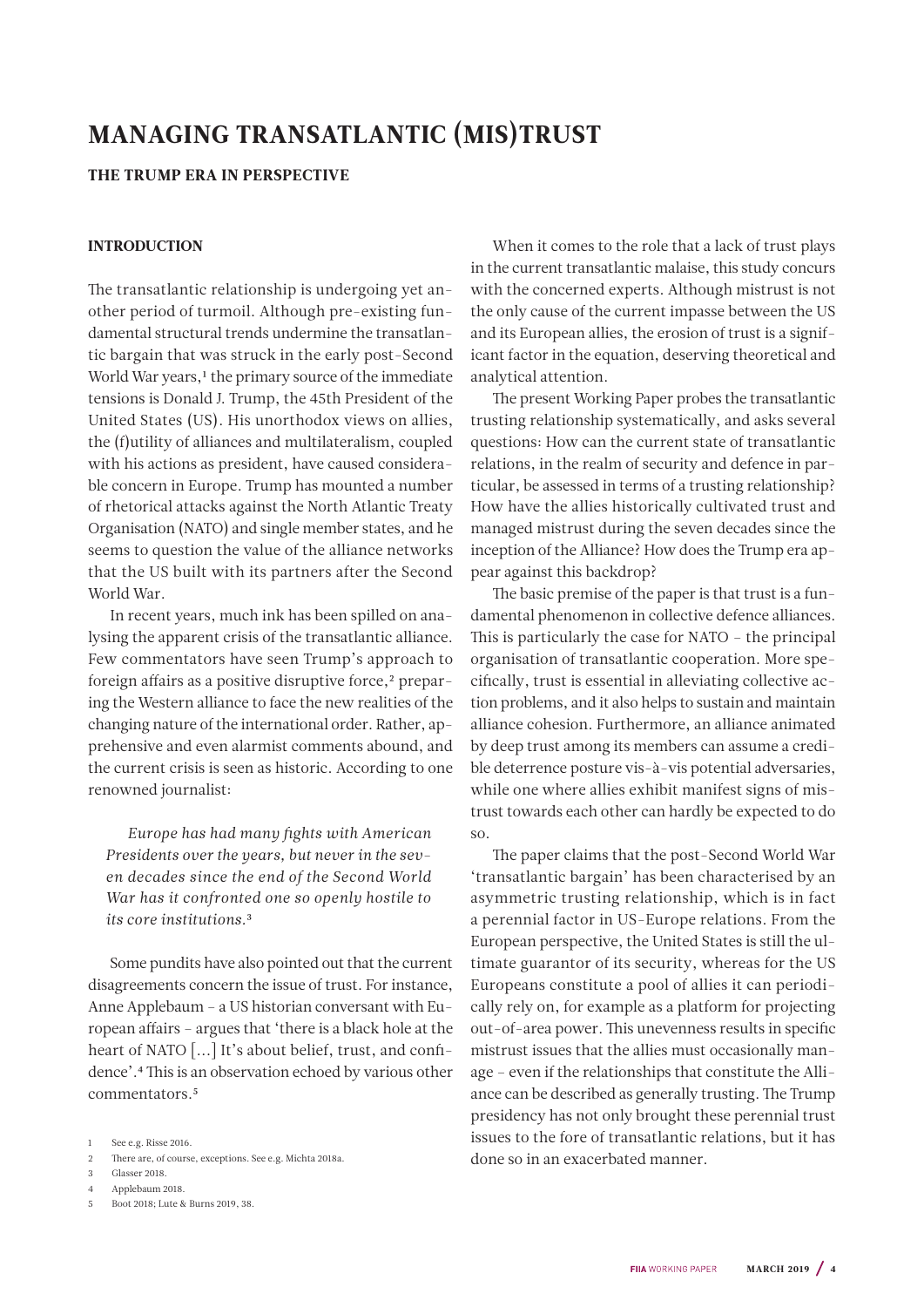#### ASYMMETRIC TRUST WITHIN THE TRANSATLANTIC ALLIANCE

Trust is ubiquitous in social life: 'essential for stable relationships, vital for the maintenance of cooperation, fundamental for exchange and necessary for even the most routine of everyday interactions'.6 A modicum of trust is therefore integral to the functioning of society, whether of the domestic or international kind. NATO as an alliance of 29 members is no exception.

Although scholars working on the concept cannot agree on an all-encompassing definition, they are by and large in agreement that trust is fundamentally implicated in uncertainty about the future intentions of others; the flipside of trusting another person is that the prospect of betrayal always lurks in the background.7 The decision to trust thus implies putting one's faith – and ultimately fate – in the hands of another. There is an expectation, based upon one's beliefs about the other party's trustworthiness, that she will reciprocate the trust by refraining to act in a manner that causes harm to one's interests.<sup>8</sup>

The process through which an actor comes to hold a trusting (or mistrusting) belief may, of course, be an inherently complex affair. The trustor should be privy not only to the trustee's interests per se, but also to how her identity (or character) influences the formation of said interests, and how her capacity to reciprocate trust is affected by external constraints.9 To further complicate matters, the interlinkages between these three factors in real-life political situations tend to be multifaceted.

For present purposes, and in light of the above, we will adopt a working definition of trust as 'the belief that one will not be harmed when one's interests are placed in the hands of others'.10 It is important to appreciate that this definition does not necessitate any aprioristic assumptions about how an actor's interests, or another actor's beliefs regarding those interests, are constituted in the first place. To put it differently, the formulation is agnostic vis-à-vis the central ontological questions that inform the International Relations discipline and debates on trust therein.

Be that as it may, the fairly commonsensical definition still conceals considerable complexity. First

8 On the importance of reciprocity in trusting relationships, see Rathbun 2011, 247.

10 Rathbun 2011, 246.

and foremost, variation in trusting beliefs can be attributable to manifold factors. These can be intrinsic to the trustor or the trustee, related to the intricacies of the relationship between them, and attributable to external factors that pertain to the environment within which the said relationship takes place. It is likewise evident that actors can make different assessments of a counterpart's trustworthiness both across time and in different domains or issue areas. There is thus a distinction to be made between 'general' and 'specific' trust, namely within a broadly trusting relationship situational differences in the manifestation of (mis) trust can arise. In this vein, trust can be viewed as context-specific and variable in scope.11 A related conceptual nuance is that trust, and its oft-employed antonym mistrust, should not be treated as binary opposites. Some suggest that they make up opposite ends of a continuum,12 but it appears that the two can actually coexist in a relationship, and do so with varying intensities.13

In addition, studying trust in the international arena often necessitates moving from the level of individual actors to (more or less) anthropomorphised political communities. It is evident that trust, when used to describe international relationships, may exhibit variation across different levels of analysis.14 It is entirely feasible that deep trust among political elites, or even trusting collective beliefs that have become embedded in the social fabrics of state bureaucracies, will not lead to similar sentiments within the broader societal body.<sup>15</sup>

#### Trust in International Relations

The developing IR literature on trust remains divided on how the phenomenon should be conceptualised. At least three perspectives can be distilled: trust as a rational choice, as a social construct, and as a psychological disposition.16 It should be stressed that these approaches to the concept are not necessarily competing. They should instead be thought of as complementary, each illuminating a different facet of an inherently complex phenomenon.

The first approach treats trust as a probability calculation made by a unitary rational actor. In this sense,

14 See esp. Keating 2015a. On the levels-of-analysis problem, see Singer 1961.

<sup>6</sup> Misztal 1996, 12.

<sup>7</sup> Hoffman 2002, 376–379; Wheeler 2018, 2–4.

<sup>9</sup> Cf. Wheeler 2018, 4; Welch Larson 1997, 709; Brugger 2015, 80–81.

<sup>11</sup> Hoffman 2002, 377.

<sup>12</sup> Hoffman 2002, 387.

<sup>13</sup> Juntunen and Pesu 2018.

<sup>15</sup> Sinkkonen 2018.

<sup>16</sup> On this formulation, see Ruzicka and Keating 2015; Haukkala et al. 2018.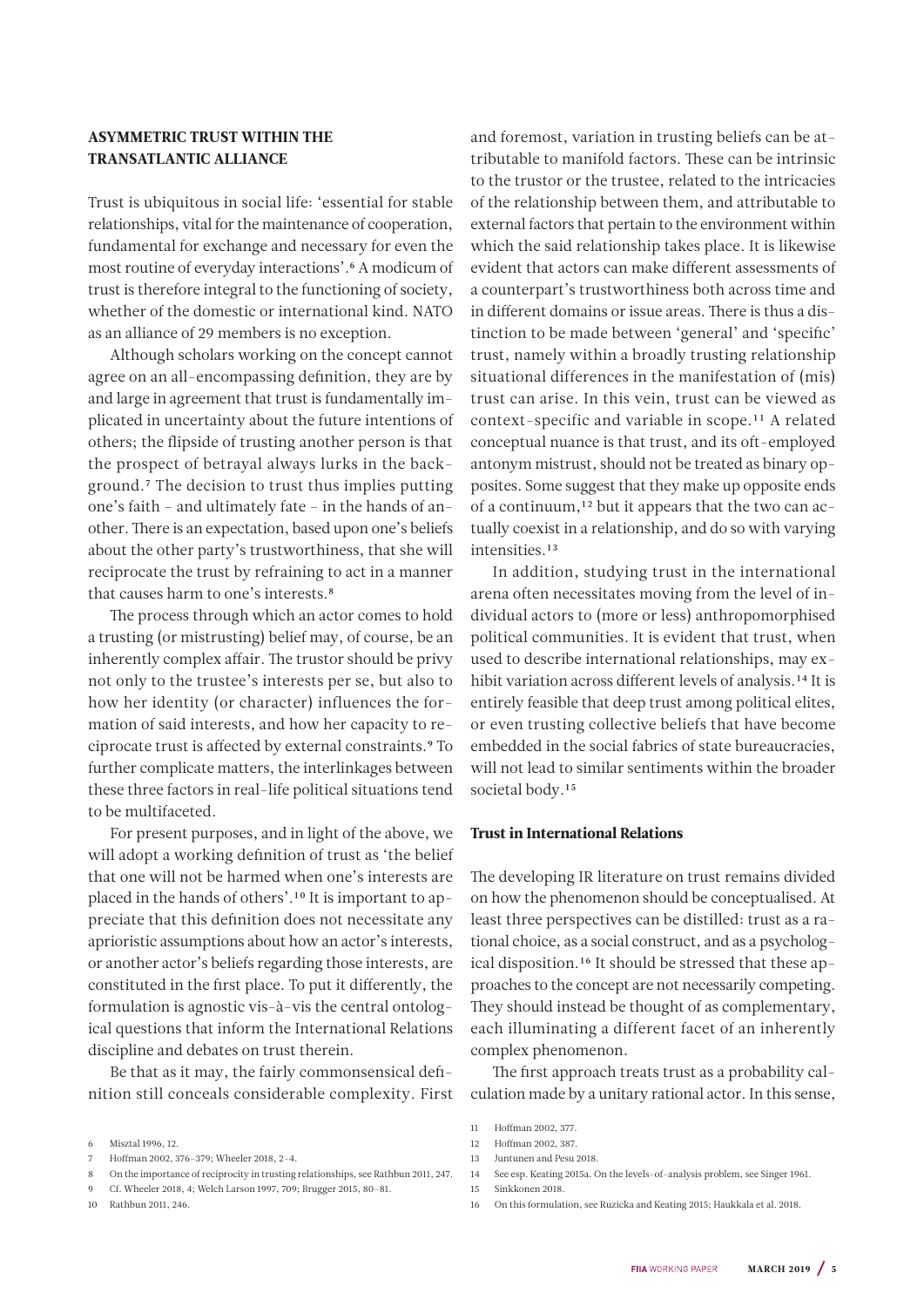trust is effectively boiled down to the willingness to take risks, a probability assessment informed by an actor's knowledge about a counterpart's constraints (essentially structural variables) and of how she forms her preferences given said constraints.<sup>17</sup> Thus conceptualised, the decision to trust is inherently strategic in nature.18 The rational choice approach also stresses the role of prior knowledge and the potential of learning the other's trustworthiness through interactions. For instance, the more uncertain (and thus unfamiliar) the potential trustor is regarding the intentions of the designated trustee, the more 'costly [the] signals of reassurance' the former demands from the latter.19 Moreover, whether the assumed agents playing the 'trust game' are individual leaders or states in the form of essentialised corporate actors has little analytical relevance for rational-choice theorising on trust; such intricacies are essentially papered over for the benefit of analytical rigour.

The second approach stresses the centrality of norms and collective identities in sustaining trusting relationships. The expectation is that actors enmeshed in a social environment possess an obligation to engage in norm-following behaviour by reciprocating trust. The onus is no longer solely on maximising utility in a strategic interaction, but on 'doing what is right' or socially sanctioned.<sup>20</sup> Reciprocating trust means that an actor is – intentionally or unintentionally – complying with the rules, norms and values of a group. In the process, she is effectively reproducing her identity as a member of that particular group, a dynamic which should be particularly relevant in an alliance setting.<sup>21</sup> This understanding of trust is in line with a key constructivist tenet: interests and identities are deemed co-constitutive,<sup>22</sup> so the former cannot easily be reduced to a simple cost/benefit calculation based on material payoffs. The trust as social construct perspective thus opens up the possibility of treating trust as an intersubjective phenomenon, an evolving collective belief 'that stands above individual minds and is typically embodied in symbols, discourse and institutions'.23

- 19 Kydd 2001, 801–802; Welch Larson 1997, 720–722.
- 20 Hoffman 2002.
- 21 This point is central to the security communities literature; see Adler and Barnett 1998, 42–46.
- 22 Wendt 1999.
- 23 Legro 2000, 420; see also discussion in Brugger 2015, 80–81; Weinhardt 2015, 31–33.

 The third approach focuses on the socio-psychological foundations of trust. This tradition ties the phenomenon to individual-level attributes, to 'particular way[s] of looking at the world' which have a bearing upon actors' ability to trust.24 In short, some people are ceteris paribus more inclined to deem others trustworthy — they are 'generalised' as opposed to 'strategic' trustors.25 Attention to psychological factors also sheds light upon the emotional dimension of trust, such as emotive experiences of mistrust. This is an insight that the rationalist approach in particular tends to eschew. According to proponents of the psychological approach, the ability to 'empathize with [the other's] fear'<sup>26</sup> or 'grant others the benefit of the doubt'27 are essential in a trusting relationship. Conversely 'mental biases' may lead foreign-policy leaders to 'overestimate the influence of internal sources and underestimate the impact of external pressures' on their counterparts.28 This can be particularly detrimental for international cooperation, by prolonging cycles of mistrust. Given the role that individual leaders play as representatives of states in the international arena, attention to the psychological foundations of trust is pertinent – such is the case especially at the initial stages of trust building and during periods of flux.29

#### Indicators of trust and mistrust

Studies of trust usually rely on either statement-based or behaviour-based indicators to examine the incidence of trust and mistrust.<sup>30</sup> Brugger, for instance, argues that trust/mistrust can be uncovered by searching for positive/negative statements concerning the character and behaviour of others.31 Weinhardt, similarly, proposes that assertions regarding the counterpart's benevolence, altruism and cooperative nature can be treated as expressions of trust, while descriptions of malevolence, selfishness and obstinacy indicate the presence of mistrust.32

Hoffman, in turn, suggests that trusting relationships between states can be gauged in behavioural terms by paying attention to 'discretion granting

- 25 Ibid.
- 26 Booth and Wheeler 2007, 237.
- 27 Mercer 2005, 95
- 28 Welch Larson 1997, 717.
- 29 Wheeler 2018; cf. Keating 2015a.
- 30 On the distinction, see Brugger 2015, 84–85.
- 31 Ibid., 88–91.
- 32 Weinhardt 2015, 35–36.

<sup>17</sup> Kydd 2005a, 6–12.

<sup>18</sup> The notion of strategic trust draws on the idea of 'encapsulated' (or aligned) interests; see Hardin 2002, 4. See also Rathbun 2011, 246.

<sup>24</sup> Rathbun 2011, 244.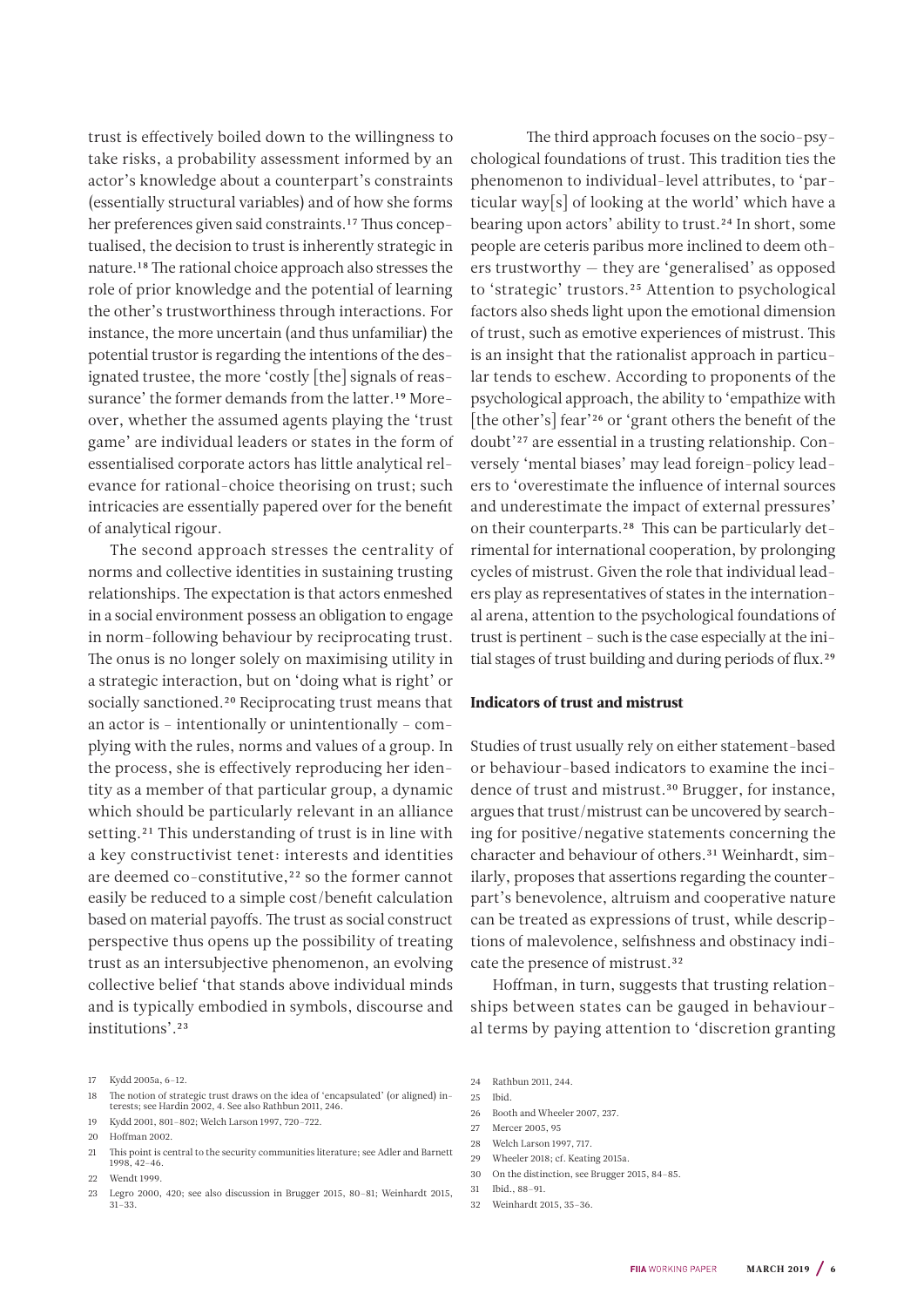policies' instigated by state leaderships.<sup>33</sup> Such policies shift decision-making authority and implementation from the trustor to the trustee. Another policy-based indicator consists of the measures actors use for assessing each other's conduct after granting them discretion, where less invasive monitoring and less stringent rules are associated with more trusting relations.34 However, a more relevant behavioural indicator for studying trust in an alliance setting is proposed by Keating and Ruzicka. The removal or erection of 'hedging strategies', designed as a buffer in case the other party decides to defect, indicate the presence of trust or mistrust, respectively.35 Crucially, given that trusting is a reciprocal exercise, the manner in which actions and policies – signals – are interpreted by the parties concerned is of paramount importance. For instance, actors can reveal their trust by deeming the counterpart's behaviour as fair and justified as opposed to unfair and illegitimate.<sup>36</sup> Therefore, any behaviour-based indicators of trust should be assessed in unison with statement-based indicators<sup>37</sup>

#### Trust and alliances

Analysing trust in an alliance setting necessitates attention to idiosyncrasies that deserve further theoretical attention. In fact, it can be argued that the IR literature on trust has been preoccupied with (at least initially) conflictual dyads.<sup>38</sup> It is indisputable, but often overlooked, that trust is a pervasive factor in alliances – especially in ones that exhibit features of a security community.39 As Kegley and Raymond underline:

*A modicum of trust in others [...] is endemic to the functioning of relations between members of all alliances, and the performance of all alliances is affected by the shared expectations held about the behavior of actors in contingent circumstances.* 40

Moreover, we should expect the role of trust to be magnified in situations when other factors that can

- 35 Keating and Ruzicka 2014, 761.
- 36 Weinhardt 2015, 36
- 37 Hoffman 2002, 386. Strictly speaking, any uncovering of behaviour-based indicators necessitates the study of sources – whether written, oral or audio-visual – that report on the conduct of states and their leaders. Hence, the division between the two categories is not necessarily sustainable at the level of data.
- 38 On this point, see Juntunen and Pesu 2018.
- 39 The seminal exposition in this regard is Adler and Barnett 1998.
- 40 Kegley and Raymond 1990, 248.

bind or rupture alliances – such as perceptions of an external threat or the balance of power in the international system – are in flux and thereby heighten the sense of 'strategic uncertainty'.41 As Haukkala et al. have argued, the effects and manifestations of both trust and mistrust are generally 'easier to identify and gauge […] during ruptures'.42

In fact, exploring alliances through the prism of trust illuminates key issues of concern in the broader alliance literature. First, trust can help alleviate collective action problems – a central conundrum in alliances – by facilitating cooperation between states that would not have taken place otherwise.<sup>43</sup> In fact, a modicum of trust appears to be necessary for states to come together to form an alliance in the first place.<sup>44</sup> Second, trust is an essential factor when it comes to sustaining alliances and maintaining their internal cohesion, especially during periods when the external environment or domestic political scenes of the allies are in a state of uncertainty, and states' leaderships are in the process of (re)assessing the parameters of their national interest.45

Of course, trust and mistrust also have external signalling functions. An alliance animated by deep trust among its members can assume a credible deterrence posture vis-à-vis potential adversaries, while one where allies exhibit manifest signs of mistrust towards each other can hardly do so.<sup>46</sup> In this sense, clear signs of mistrust – whether in the form of rhetorical posturing or hedging – can indicate to outsiders that the alliance is in dire straits.

#### Asymmetric trust and power

NATO as an alliance has its own in-built peculiarities, which is also reflected in how trust is exhibited in interactions between its members. When assessed in terms of the distribution of material capabilities, the transatlantic relationship remains fundamentally 'asymmetric'.47 According to Stanley Hoffmann, geopolitical unevenness is the most profound continuity

- 43 Kydd 2005a; b.
- 44 Cf. Rathbun 2011; Wheeler 2018.
- 45 Here social theories of trust should be particularly relevant; see Keating 2005b, 6–9.
- 46 In this vein, credible deterrence appears to be both a question of 'coordination' as well as 'solidarity', Möttölä 2017, 51.
- 47 We deem this to be the case even if, in recent years, calls for (and assertions of) a multipolarisation of the international order have proliferated.

<sup>33</sup> Hoffman 2002, 385–386.

<sup>34</sup> Ibid., 388–391.

<sup>41</sup> On strategic uncertainty brought about by shifts in the balance of power, see Press Barnathan 2006.

<sup>42</sup> Haukkala et al. 2015, 3.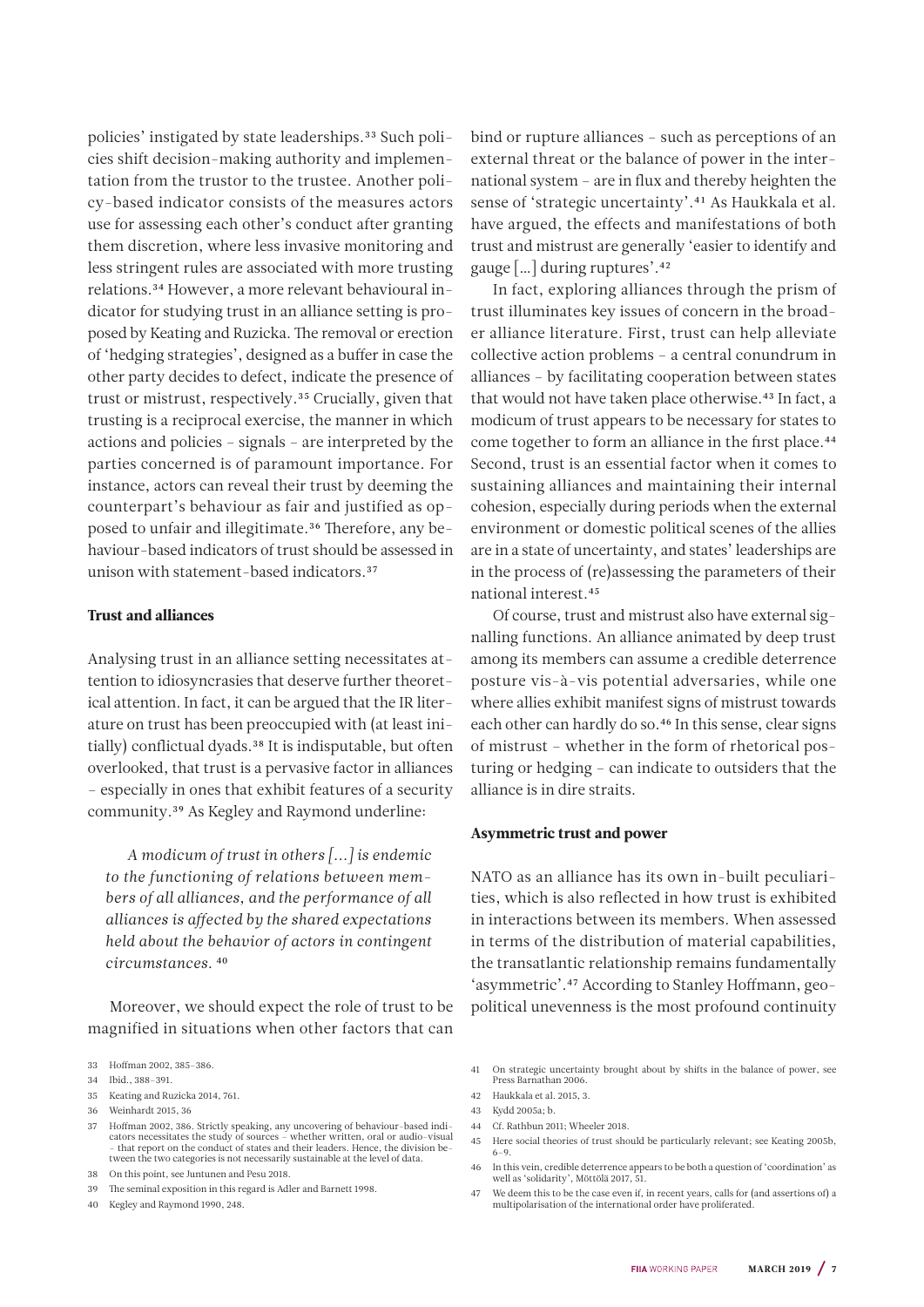in the alliance.<sup>48</sup> Asymmetry prevails regardless of whether one looks at the state-to-state dyads that comprise the transatlantic space (e.g. the US-UK, US-Germany or US-Montenegro relationships), or at the transatlantic bond as a whole, particularly with regard to the military/security dimension.49 While asymmetries in capabilities by no means predetermine the nature of intra-alliance relationships, such disparities do tend to place structural constraints upon them through an interplay with other (ideational) factors.

Military alliances are habitually riddled with what Snyder termed the alliance security dilemma. In an established alliance like NATO, the conundrum is twofold: allies fear both abandonment and entrapment, namely being left to their own devices by a defecting partner or being reluctantly drawn into a conflict by an overeager one.50 In fact, one can argue that these two phenomena constitute fundamental trust issues that are built into the structural logic of any alliance.

Be that as it may, in a situation of profound power asymmetry the risks of abandonment and entrapment weigh differently on the more and less powerful allies. In terms of the former, the disproportionately more powerful partner has a larger set of options to choose from in the face of desertion than any (coalition) of its less powerful allies. This is accentuated further when the partner happens to be the most powerful state in the system – as is the case within NATO.51 For instance, the US can feasibly 'go it alone' or resort to 'coalitions of the willing' should (some of) its allies shun cooperation, although this does not mean that the hegemon is indifferent to such shows of defiance by its 'junior' partners. For the weaker parties, in contrast, abandonment by a significantly more powerful partner might not only leave few feasible options for replacing the alliance benefits the latter provides, but also pose

a potentially existential threat to survival.52

In the case of entrapment, asymmetry plays a similar role. From the standpoint of the stronger party, the fear of entrapment is mitigated by its disproportionate bargaining power within the alliance setting, in that it has the capacity to force 'conditional alliance obligations' upon its partners to mitigate the risk of being drawn by its allies into conflicts that do not serve its national interests.53 Meanwhile, the less powerful have less wherewithal to extract such concessions, leaving them more vulnerable to entrapment by stronger partners.54

The question of trust in alliances should not, however, be limited to the two above-described conundrums inherent to the alliance security dilemma. In fact, the more mundane and regular functioning of the alliance relationship brings to the fore an array of collective action problems. The most pressing of these fall under the rubric of burden- and risk-sharing. Resolving such challenges necessitates the engagement of allies in recurring cycles of trust management. From a rational choice perspective, allies can be expected to search incessantly for signals of the others' trustworthiness. Similarly, from a social trust standpoint, the norms of reciprocal obligation in an alliance will only remain relevant if they are periodically reproduced in shared practices and policy discourse, or their existence is otherwise rendered concrete through reassuring policy actions.<sup>55</sup>

Appreciating the effects of power disparity is particularly relevant when it comes to assessing the role that trust plays in asymmetric alliance relationships, of which NATO is a prime example. In short, by virtue of this structural attribute of the relationship, America's European allies have significantly more to lose than the United States if their trust in the powerful partner turns out to have been misplaced. From the standpoint of Europe, the 'transatlantic bargain'56 renders the allies 'asymmetrically vulnerable' and, by implication, they appear to gain disproportionately if their trust is indeed reciprocated by the US.<sup>57</sup>

<sup>48</sup> Hoffmann 1979, 88–89.

<sup>49</sup> In the economic realm, of course, the proposition of asymmetry is more debatable. Here the idea that the European Union – or Europe in general – is an econom-ic giant and a military dwarf is particularly telling. In fact, when assessed in terms of the size of their economies, they punch in the same league, with the US GDP at \$19 trillion and the EU's at \$17 trillion (in 2017 at current US dollars); see World Bank 2018. However, the US enjoys certain structural advantages vis-à-vis the EU, particularly when it comes to the persistence of the dollar as the predominant global reserve currency.

<sup>50</sup> Snyder 1984, 466–467. In fact, there are two alliance security dilemmas in Snyder's formulation. The primary one has to do with the actual formation of alliance es (in a multipolar setting), where each state would be better off not allying with anyone, but choose to do so anyway because they are unsure of the motivations of the other players and cannot, therefore, know for sure that the others will not ally, or that the alliance that forms will serve only defensive purposes. Our exposition is only concerned with the secondary alliance security dilemma, animated by fears of abandonment and entrapment.

<sup>51</sup> This insight regarding the realm of choices available to the superpower - or, conversely, how the disproportionate relative material power advantage lessens the effects of constraints - has been central to discussions a American primacy; see e.g. Brooks and Wohlforth 2008.

<sup>52</sup> In this manner, drawing on asymmetry theory: 'The most basic fact of any asymmetric relationship is that the smaller side is proportionally more exposed than the larger side – a difference that affects every dimension of the bilateral relationship [...] The structural difference of interests implicit in asymmetry leads to differences in perception and, consequently, to differences in behavior. The smaller side will be more attentive to the relationship because it has more to gain or lose.' Womack 2012, 45–46.

<sup>53</sup> Kim 2011, 359.

<sup>54</sup> Ibid.

<sup>55</sup> Keating 2015a, 9–10.

<sup>56</sup> Sloan 2016.

<sup>57</sup> Placing oneself in a vulnerable position is central to forging trusting relationships; see Booth and Wheeler 2008, 241-243.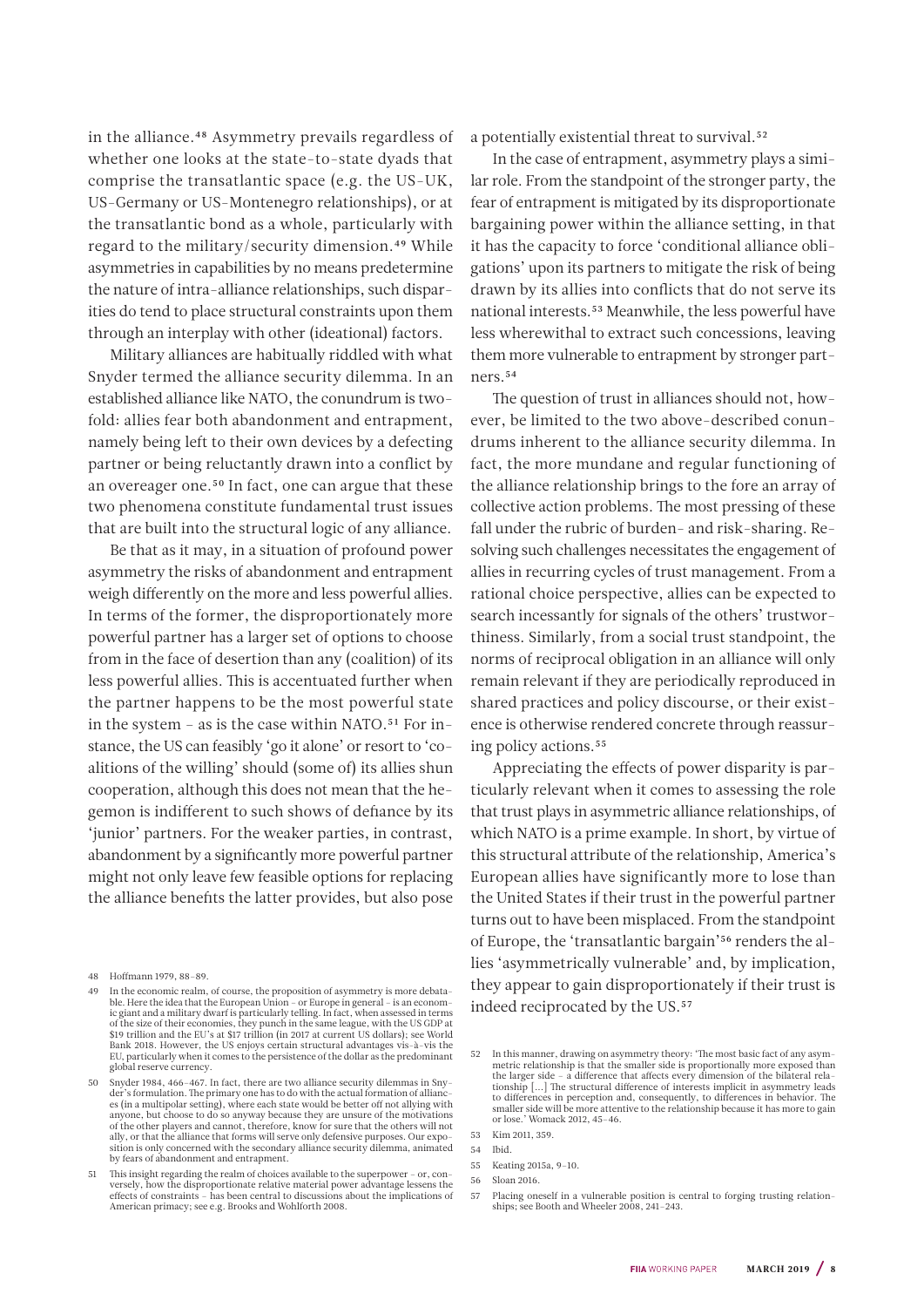<span id="page-8-0"></span>For Europe, the risks and concomitant rewards appear twofold. On the one hand, as per the modus vivendi established across the Atlantic in the aftermath of World War II, Americans have remained committed to guaranteeing Europeans' security in the face of an (existential) external threat. In return, Europe has allowed Washington to assume leadership of the Western alliance. In such a context, the prospect of the US reneging upon its commitment, breaking the bond of trust, could lead to external domination – a prospect that is alive and well today, given the increasingly tenuous security environment in and around Europe. On the old continent, the disproportionately powerful US thus remains the security guarantor of last resort, rendering allies dependent upon Washington's decisions, interests, and goodwill.

On the other hand, the US has agreed to abide by common institutionalised rules in order to reassure allies of both its commitment to defend them against aggression, and its willingness to practice 'strategic restraint'.58 In the original transatlantic bargain, America's disproportionate power was thus harnessed under a norm-bounded framework for the benefit of the alliance, and this was done, in part, to placate the allies' fears not only of domination, but also of abandonment and entrapment by the senior partner. From the American perspective, the European allies are not crucial in ensuring US national security, although in terms of consolidating stability on the old continent NATO retains intrinsic value for America. More importantly still, the European allies remain a pool of reliable partners that Washington can periodically rely upon to pursue its foreign and security policy objectives.

#### HISTORICAL CONTEXT: ASYMMETRIC TRUSTING RELATIONSHIP AS A SOURCE OF MISTRUST

Before embarking upon a deeper analysis of the NATO alliance, two small disclaimers are in order. First, it is not the intention of this paper to overstate the 'trust case'. Our titular notion is evidently not the only factor that binds alliances together – one must constantly be privy to the presence of other relevant variables, including, but not limited to, external threats, domestic-political vagaries and changes in the structural attributes of the international system.59 It is likewise clear that rifts between allies can arise irrespective of

58 Ikenberry 1998.

a manifest erosion or lack of trust. Relatedly, differences between allies, even over seemingly fundamental questions, need not necessarily create spirals of mistrust.

Second, NATO as an alliance has always been heterogeneous, and the allies have often pursued divergent policies. This is even more true in the contemporary context, when the alliance has 29 members – 17 more than at the time of its inception. Consequently, the European side of the alliance has never had a unified view with regard to how much and in what contexts the United States should be deemed trustworthy. France, for example, has practised a fair amount of hedging as part of its post-Second World War foreign policy to deal with perceived US unreliability.<sup>60</sup> The UK and Germany, in contrast, have relied on the US to a considerable degree, to say nothing of the new allies on NATO's eastern flank. This diversity notwithstanding, understanding the transatlantic trusting relationship in terms of the US-Europe dyad captures the essential characteristics of the bond.<sup>61</sup>

The history of the transatlantic alliance, which has nonetheless proved itself successful and enduring, is characterised by endemic tensions and divergence of interests. To paraphrase a distinguished historian of NATO, the alliance has been both united and divided.62 Every decade since the 1950s has witnessed a crisis of some sort between the allies – often between the US and Europeans<sup>63</sup> - although it must be noted that observers of the transatlantic relationship have had a tendency to exaggerate the gravity of recurring diplomatic disputes, large and small.<sup>64</sup>

 The underlying factor lurking behind these periods of disagreement has often been the lack of specific trust. To put it differently, the asymmetric trusting relationship between Europeans and the US has been – and still is – a permanent structural factor, generating fluctuating mistrust among NATO members. Whereas the concerns of Europeans have habitually revolved around the credibility of the US commitment to defend Europe, Washington has, in turn, mistrusted the Europeans' determination to act as reliable allies, willing to bear the necessary burdens and take the requisite risks on behalf of the community.

64 Thies 2008.

<sup>59</sup> See e.g. Walt 1997.

<sup>60</sup> See. e.g. Bozo 2016.

<sup>61</sup> An obvious disadvantage of this approach is that it neglects Canada, the other North American member of NATO.

<sup>62</sup> Kaplan 2004.

<sup>63</sup> There have also been many disputes among European NATO members, notably between small democratic and authoritarian members. See e.g. Sawyer Samp 2017.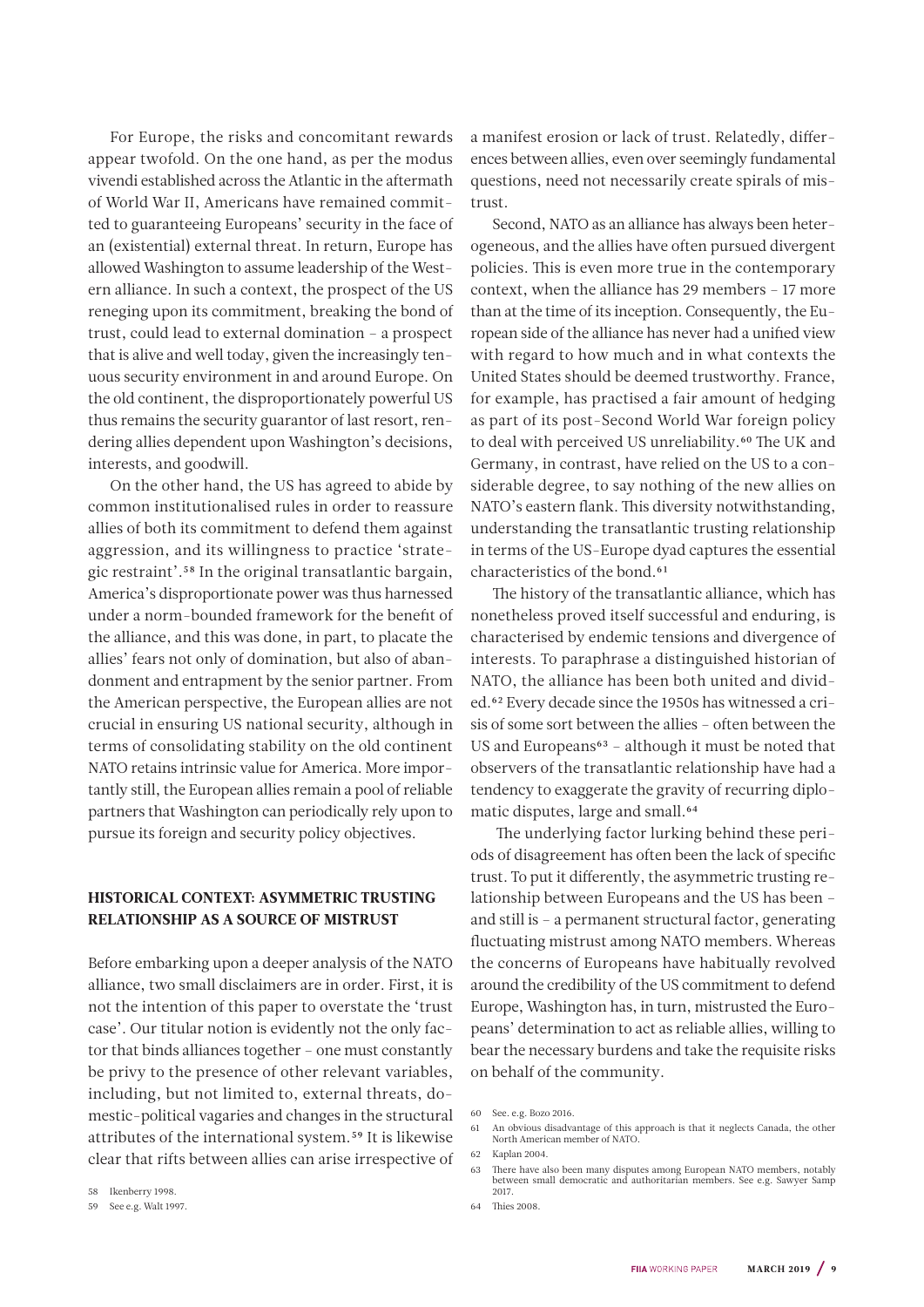In her study on trust within NATO, Dorle Hellmuth distills the issues of trust into three specific issue areas: extended nuclear deterrence, burdenand risk-sharing, and NATO enlargement.65 For the purposes of this study, the first two are of particular relevance.66 Indeed, as Hellmuth rightly points out, the credibility of the US as the ultimate guarantor of European security is connected to the question of extended nuclear deterrence. The reliability of the US nuclear guarantee – that is, the US pledge to respond to a nuclear attack with nuclear weapons – is a key issue in the transatlantic relationship, and to this day the presence of US nuclear weapons in Europe serves as a crucial signal of Washington's commitment to European security.67

Many of the deepest US-Europe disputes have concerned nuclear weapons, their role in enhancing deterrence against the Soviet Union/Russia, and the potential use of atomic devices. It is thus no surprise that changes in US nuclear policies have more than once been galvanised into issues of mistrust within NATO. The revisions to NATO's nuclear doctrine in the 1960s are a prime example of the problematique regarding nuclear deterrence and US commitment. During the Kennedy administration, as a response to the Soviet advances in nuclear technology and long-range weapons systems, the United States began to advocate a new strategy called 'flexible response' to replace the more rigid massive retaliation approach. Basically, the new strategy was based on escalation control and aimed at expanding US options for responding to aggression; the policy highlighted the value of having several alternatives, also non-nuclear ones, at America's disposal should a military confrontation erupt in Europe.

The Europeans, especially the already skeptical French, interpreted this strategic readjustment as a weakening of the ultimate American commitment to European security, and Paris managed to fuel doubts in other NATO capitals about US reliability. Eventually, after the French decision to leave the military structures of the alliance, NATO adopted the flexible response approach. However, to alleviate concerns on the old continent, Europeans obtained a seat at NATO's nuclear deliberations, which was enough to enhance their confidence regarding US security guarantees.<sup>68</sup>

68 Schwarz 1983.

The flexible response debacle was hardly the only nuclear dispute between the allies over the years, but it reflected the basic dilemma in NATO's collective defence when it came to nuclear weapons. As Risse-Kappen has put it:

*For the United States, the ultimate question was whether Berlin was part of 'us' to the extent that there was no difference between an attack on the city and an attack on New York. For Western Europe, the question was to what extent the allies could trust American commitments and normative obligations to risk the survival of New York for the defense of Berlin.*69

Not all mistrust concerning US credibility as the guarantor of European security has concerned nuclear weapons; there are a host of questions that can influence European beliefs regarding US trustworthiness. For instance, the global scope of America's interests has periodically engendered doubts in Europe.<sup>70</sup> During the Vietnam War, there were widespread concerns in Europe that US efforts in South-East Asia would affect the strength of its forces in Europe. These European worries were not completely unfounded, and Washington did remove some key capabilities, not to mention tens of thousands of servicemen from NATO assignments, in order to boost its presence in Vietnam. This shocked Germany in particular, which faced the Warsaw Pact on the frontline, and where the reduction of forces was conflated with fears over the US commitment to secure the Federal Republic's survival.71

A more contemporary concern in Europe is also related to Asian security dynamics. In 2012, the Obama administration launched its 'Pivot to Asia' policy. The evident symbolism of the initiative notwithstanding, it reflected perceived ongoing shifts in the global balance of power, namely the ascendancy of China and its implications for US interests. In the aftermath of the policy's unveiling, anxiety over the sustainability of America's foothold in Europe once again began to grow. Potential consequences of the US 'rebalance' (as the initiative was eventually rebranded) became a subject of debate. One of the key questions was America's willingness to support the Europeans in light of new geopolitical realities.72 However, the war in Ukraine,

<sup>65</sup> Hellmuth 2017.

<sup>66</sup> The enlargement question is to a great degree related to NATO's relations with external actors such as Russia, and many of the internal issues of enlargement are, in turn, linked to the credibility of deterrence and burden-sharing.

<sup>67</sup> Schwarz 1983, 3; Yost 2009.

<sup>69</sup> Risse-Kappen 1995, 184 (emphasis added).

<sup>70</sup> This paradox of over- and under-attention plagues all asymmetric relationships in the international arena; see Womack 2003, 96.

<sup>71</sup> Kaplan 2004, 44–50.

<sup>72</sup> See e.g. Gareis & Wolf 2016.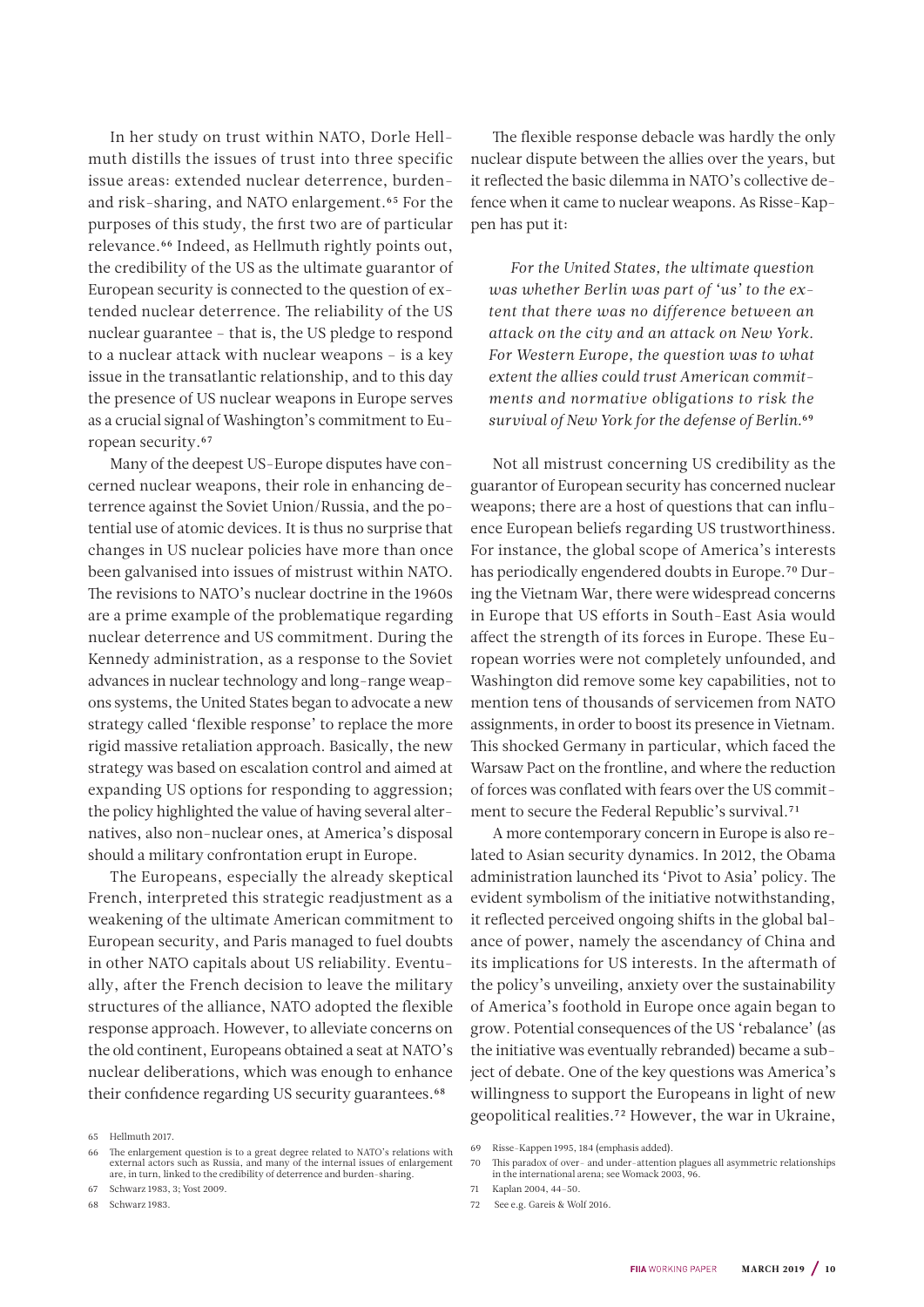and the subsequent US refocus towards Europe's security toned down the debate for the time being.

From the Western side of the Atlantic, the transatlantic trusting relationship has looked different. American security does not rely on the goodwill of the Europeans and, as has already been argued, for Washington, its allies in Europe are rather a pool of reliable allies whose support it can periodically draw upon to pursue its global interests. Thus, the mistrust experienced in the United States has predominantly concerned collective action issues such as burden- and risk- sharing. In this manner, from the US perspective, the trusting relationship with its allies involves less vulnerability. Washington expects the Europeans to act according to the tacit norms of the transatlantic cooperation, to meet the obligations of the relationship, and to refrain from freeriding.

The burden-sharing question has characterised the transatlantic relationship since the 1950s, gaining in prominence periodically. The source of US mistrust and frustration has been the alleged unwillingness of the Europeans to take greater responsibility for their own security and Europe's hesitancy to do their fair share in shouldering the necessary risks of maintaining regional and global security.

During the Cold War, at the heart of the burden-sharing issue lay European reluctance to build up conventional military capabilities that would have been sufficient to balance those of the Warsaw Pact. Although NATO set concrete force goals in 1952, European allies failed to reach them.73 US reassurance based on extended nuclear deterrence and the absence of an imminent Soviet threat disincentivised Europeans from doing more with their own defence. From time to time, Washington's frustrations towards its allies grew. For example, the Johnson administration, under congressional pressure, pushed the Germans in particular to pay a greater share of the costs of US presence in the country. Johnson's successor, Richard Nixon, was in turn more concerned about European efforts to help themselves in terms of military spending. Similarly, the Carter administration's objective was to set long-term defence spending goals in order to boost European spending.74

After the end of the Cold War, the traditional burden-sharing question did not evaporate, but NATO's new efforts in out-of-area operations brought to the

74 Sloan 2016, 96.

fore novel issues, such as risk sharing. Not all of the allies were willing to put their soldiers at high risk in operations like the International Assistance Force in Afghanistan, and they demanded various caveats, which further disconcerted the US.75

The end of the Cold War also generated another issue area, which led Washington to doubt the trustworthiness of its allies. European integration began to take new steps and, interrelatedly, calls for more autonomous European action in security and defence affairs proliferated. Towards the end of the 1990s the Europeans – the United Kingdom and France in particular – seemed to arrive at a mutual understanding about the need for more robust European security policies. The meeting of minds eventually led to the Saint-Malo Declaration of 1998. This further exacerbated American fears, and the Clinton administration voiced its reservations about European strategic autonomy. The conditional approach of the US was condensed into three Ds: no decoupling of the United States from Europe, no discrimination of non-EU NATO members, and no duplication in European and transatlantic defence resources. Interestingly, although US fears were legitimate to a degree, its doubts reflected the alliance security dilemma through fear of abandonment. It should be recalled that US pre-eminence in European security has created a dependency dynamic between Washington and its European allies, which has given the US considerable political leverage over European capitals. More European autonomy in defence would definitely decrease European political dependency on the US, duly weakening America's hand vis-à-vis its allies across the Atlantic.76

The above discussion has demonstrated that the asymmetric relationship is indeed a permanent structural factor in transatlantic affairs, which breeds fluctuating specific mistrust between the allies. This acknowledgment should not obscure the fact that in terms of managing such centrifugal dynamics, the transatlantic alliance has been a success characterised by general trust. Although certain ambiguity regarding the solidity of US commitment to Europe was always present, it never grew too strong to jeopardise the sustainability of the transatlantic bargain.77 Generally, Europeans have trusted the US and vice versa, owing to shared interests, identities, institutions and values. Neither the Americans nor the Europeans have

- 76 Blankenship 2018.
- 77 Williams 1983.

<sup>73</sup> See e.g. Sloan 2016, 33.

<sup>75</sup> Dellmuth 2017, 170–171.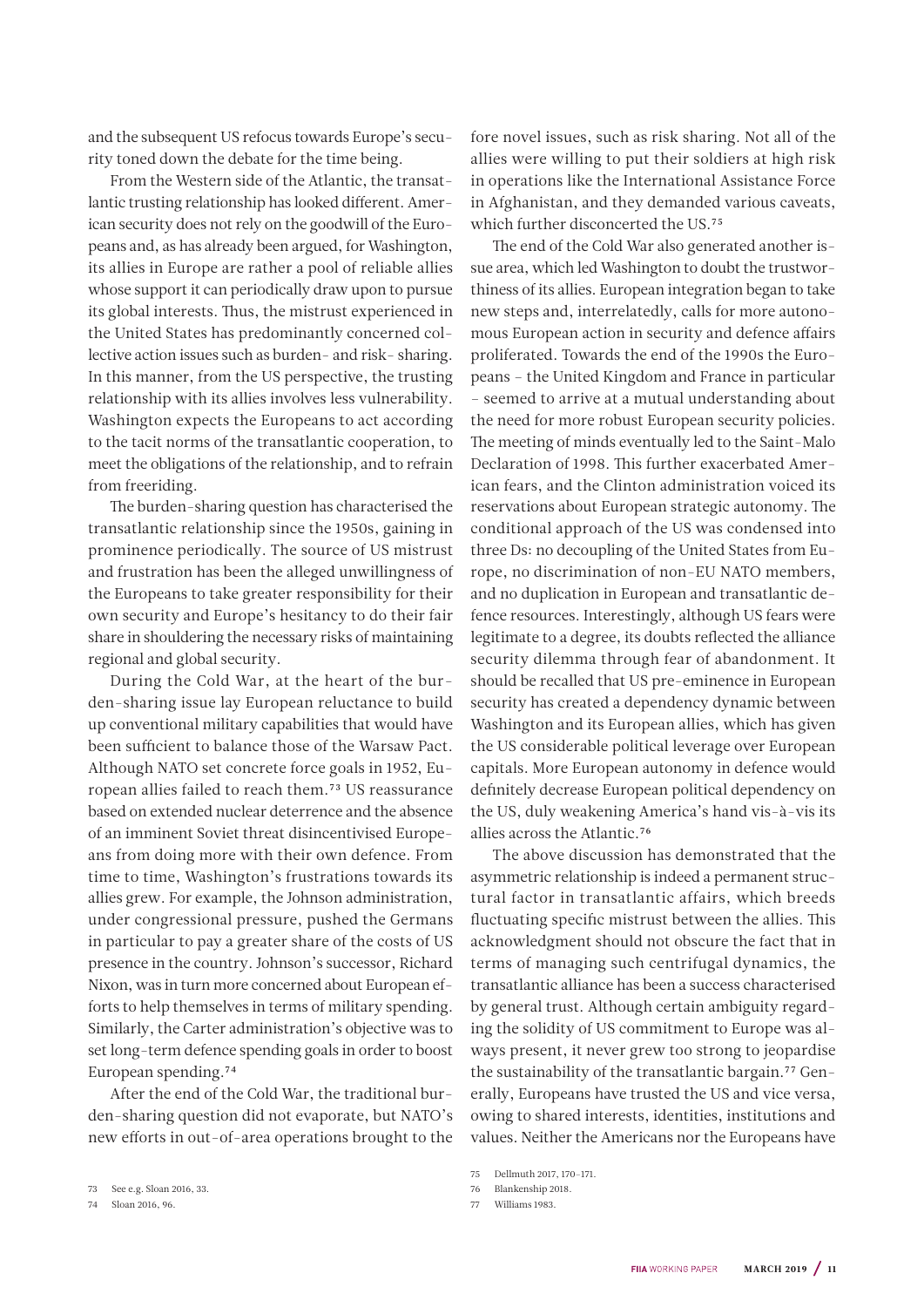seriously considered disengagement from the arrangement, but have rather weathered the storms and maintained the level of trust necessary to keep the alliance together.

#### THE TRUMP ERA IN PERSPECTIVE

Due to Donald Trump's rise to the presidency and his antagonistic attitude towards multilateralism and key allies, transatlantic relations in general – and NATO in particular – are facing profound turbulence. Although there is a tendency to exaggerate the gravity of intra-alliance disputes among politicians and policy pundits alike, the Trump administration's policies and especially the president's convictions are historically unprecedented. Coincidentally, the US and the Europeans have found themselves at loggerheads not only over burden-sharing in security and defence but also over trade, climate, and the value of multilateralism. As was already implied in the introduction, this novel state of affairs has led many commentators to lament the collapse of trust within the transatlantic relationship.

In terms of asymmetric trust, Trump has managed to heighten the perennial mistrust factors to an unprecedented level. Interestingly, the source of the current dispute seems to be Trump's personal mistrust towards the allies. At the same time, the president's inclinations admittedly reflect long-standing US doubts regarding the reliability of the Europeans as allies, but in a simplified manner and on a magnified scale.

Trump's inherent views on the unreliability of (certain) European allies and NATO seem to be ingrained in his worldview.78 Although the president has largely failed to imprint his unorthodox positions upon the whole administration or the government more broadly, the US has adopted the perennial burden-sharing question as one of the core pillars of its Europe policy.79 The main US demand to its allies is to increase their defence spending to NATO's 2%-of-GDP target, a figure reaffirmed at the 2014 Wales Summit – although the president apparently floated an even higher figure at the Brussels Summit in July 2018. This goal has been accompanied by Trump's rhetorical attacks against the alliance and singling out of allies, particularly Germany. The president has explicitly blasted the Europeans

79 See e.g. Mitchell 2018; Pompeo 2018.

for taking advantage of the United States for the better part of seven decades, even insinuating that the EU is a 'foe' because it treats the US unfairly on matters of trade. Moreover, Trump was long hesitant to endorse Article 5 of the 'obsolete' organisation, and even reportedly threatened to pull out of NATO in the company of fellow alliance leaders. Recent revelations suggest he has discussed the idea with his officials several times.80 Furthermore, Trump's mistrust goes well beyond collective action issues. In fact, he even appears to fear entrapment in a potential confrontation, speculating that Montenegro – a state he described as 'very aggressive' – could potentially draw the US into an unwanted conflagration.

Trump's mistrust and his administration's ensuing policies have provoked both rhetorical and behavioural reactions in Europe. An overwhelming majority of European governments – not to mention European publics more broadly - see Trump in a negative light.<sup>81</sup> It is clear that the current US administration has aggravated persistent doubts about the US commitment to European security.

European signals of mistrust began right after Trump's election, when German Chancellor Angela Merkel reminded the president-elect of the common values that bind Europe and America.<sup>82</sup> In spring 2017, Merkel went further by saying that Europe cannot fully rely on others and must take its fate into its own hands, obviously referring to the United States.<sup>83</sup> This message was later echoed by German Foreign Minister Heiko Maas and, notably, French President Emmanuel Macron.84 Even smaller allies with strong Atlanticist traditions have signalled their doubts regarding the state of the US commitment. Lars Loekke Rasmussen, the Prime Minister of Denmark, suggested that the state should perhaps reconsider its opt-out from the EU's common security and defence policy (CSDP) because Europe must take greater responsibility for its own security given the mixed messages emanating from Washington.85 In a similar vein, Radosław Sikorski, the former Foreign Minister of Poland, has said that the Europeans have no idea what Trump would decide to do if a crisis with Russia erupted.86

85 Deutsche Welle 2018.

<sup>78</sup> Wright 2016; Laderman and Simms 2017.

<sup>80</sup> For a fairly up-to-date exposition of Trump's forays in the oval office, see Lindsay and Daalder 2018; Barnes and Cooper 2019.

<sup>81</sup> Shapiro and Pardijs 2017. 82 Faiola 2016.

<sup>83</sup> Henley 2017.

<sup>84</sup> Vonberg 2017; Chrisafis 2018.

<sup>86</sup> Polakow-Suransky 2018.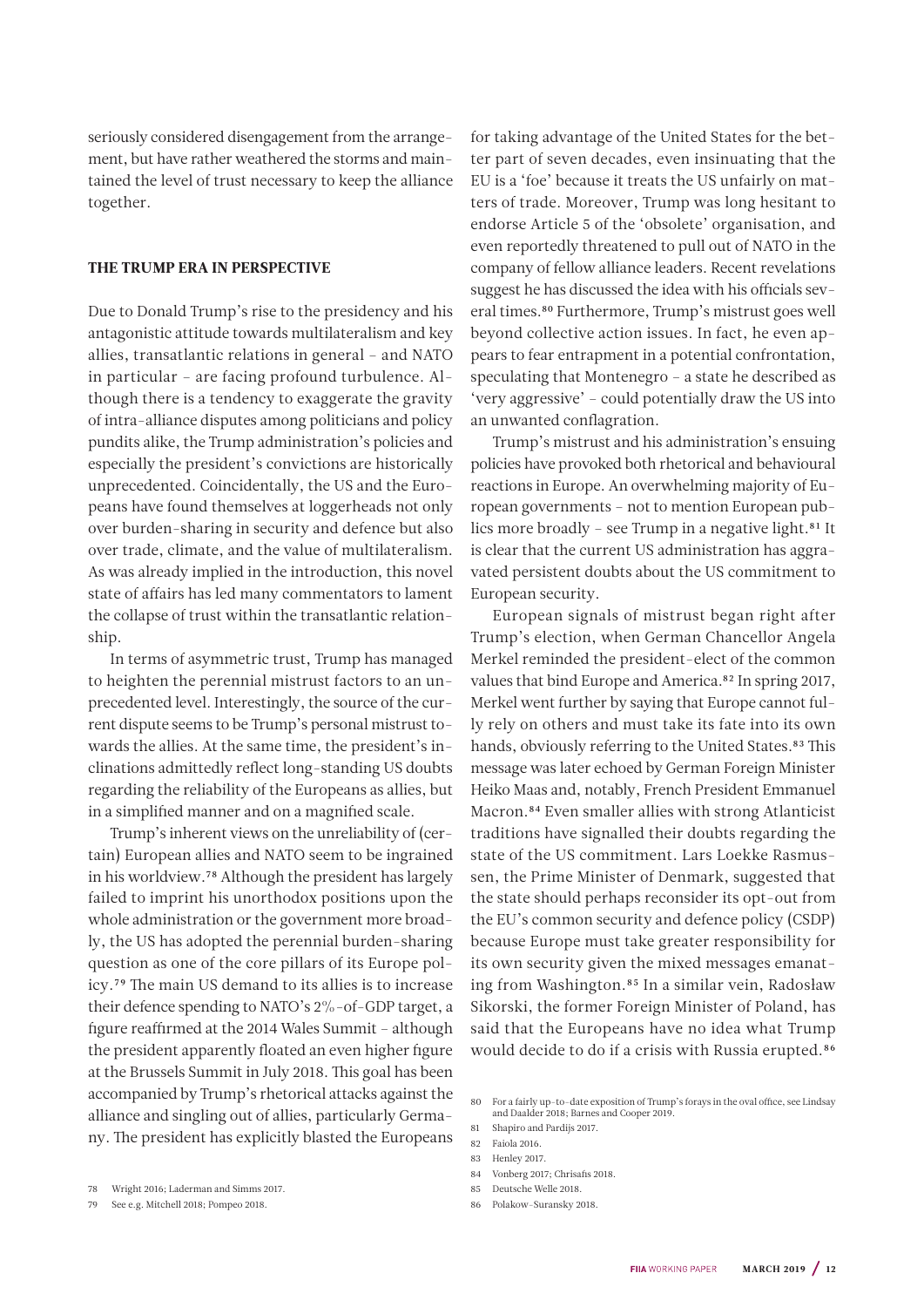Moreover, this seems to be a concern among some of the current Alliance policymakers. One anonymous NATO diplomat reportedly summed up the mood in February 2019 by wondering: 'if there's a situation that would require a quick response in the Balkans or the Baltics, will President Trump deploy troops? No one can answer this'.87

Although there are clear rhetorical signals of mistrust, there have been far fewer concrete hedging measures against the perceived (and newfound) US unreliability in Europe. Granted, the Trump administration's policies have added a further incentive to develop European defence cooperation; new political frameworks have been established and more are under development.88 Some of the suggestions about potential hedging measures – such as Macron's vision of a European army – have provoked Trump, which is indicative of the potentially negative implications that such forays might have.<sup>89</sup> However, mistrust towards Trump has not, so far, been a centripetal force – one bringing about substantially more autonomous European action in defence. In territorial defence, Europeans still trust the United States.<sup>90</sup>

This begs the question of why Europeans are not hedging against US disengagement or, at worst, the prospect of abandonment. There are multiple potential answers. Russia's resurgence notwithstanding, there are few unifying threats, and European strategic and geopolitical visions remain divergent. Europeans simply disagree over the desirable course of European defence policy – Germany and France, the engines of European integration, in particular. Moreover, from the perspective of trust research in IR and the levels-of-analysis problem embedded therein, European mistrust is clearly directed towards the president, not necessarily towards the whole administration or government. The presence of the so-called 'adults' on Trump's team – in addition to increased resources for European defence – was evidently a stabilising factor in terms of the maintenance of the trusting relationship. Apprehensive reactions from Europeans following the departure of reassuring figures, including Secretary of Defence James Mattis and National Security

Advisor H. R. McMaster, were indicative of the faith European allies placed in them.91

#### CONCLUSIONS: TRANSATLANTIC RELATIONS – CROSSROADS OR DEAD END?

In addition to the structural asymmetry that generates mistrust, there are also a number of rather static elements in the transatlantic alliance that facilitate the maintenance of a trusting relationship among NATO allies. Keating, for example, regards NATO's institutional nature, collective defence planning, and liberal democracy as potential trust-building mechanisms.<sup>92</sup> The vitality and future of the alliance depend on maintaining a favourable balance between these centripetal and above-discussed centrifugal forces of a trusting relationship.

Both sides of the Atlantic have recently signalled mutual mistrust. However, despite the turbulence in the relationship, in its day-to-day workings NATO has by and large functioned as normal. At the 2018 Brussels summit, the alliance managed to make important decisions aimed at consolidating the post-2014 turn back to collective defence as the primary mission of the organisation.93 Still, there should be no room for complacency since mutual mistrust on specific issues is real. If it persists or accumulates, and thereby turns into general mistrust, institutionalised political processes will be undermined.

 This prompts the question of what might constitute even more disconcerting signals in terms of the future of the transatlantic relationship. First, the exchange of unfriendly rhetoric may escalate further. Negative references to the trustworthiness of the other may proliferate, completely outnumbering positive ones, which have already been in short supply. Additionally, allies might also fail to agree on joint declarations, such as NATO summit communiqués, which would be a major blow to the performative acts necessary for trust-building and maintenance. From the European perspective, it is imperative that the antagonistic rhetorical posturing does not trickle down from the White House to the rest of the administration or government.

<sup>87</sup> Ryan & Birnbaum 2019.

<sup>88</sup> These frameworks include the EU's Permanent Structured Cooperation, the French-led European Intervention Initiative, the German-led Framework Nation Concept, and the UK-led Joint Expeditionary Force.

<sup>89</sup> Morin 2018.

<sup>90</sup> One could, of course, argue that the Europeans have no feasible alternatives. However, a concerted and concrete commitment to enhanced autonomous defence is – in our view – an option in the longer term.

<sup>91</sup> Janning 2019.

<sup>92</sup> Keating 2015, 17. A similar formulation can be found in Thomas Risse's work, focusing on the transatlantic relationship as a security community. He argues that the state of the relationship can be assessed in terms of four categories: interests, interdependencies, institutions and identities; see Risse 2016.

<sup>93</sup> On NATO's return to collective defence, see e.g. Deni 2017.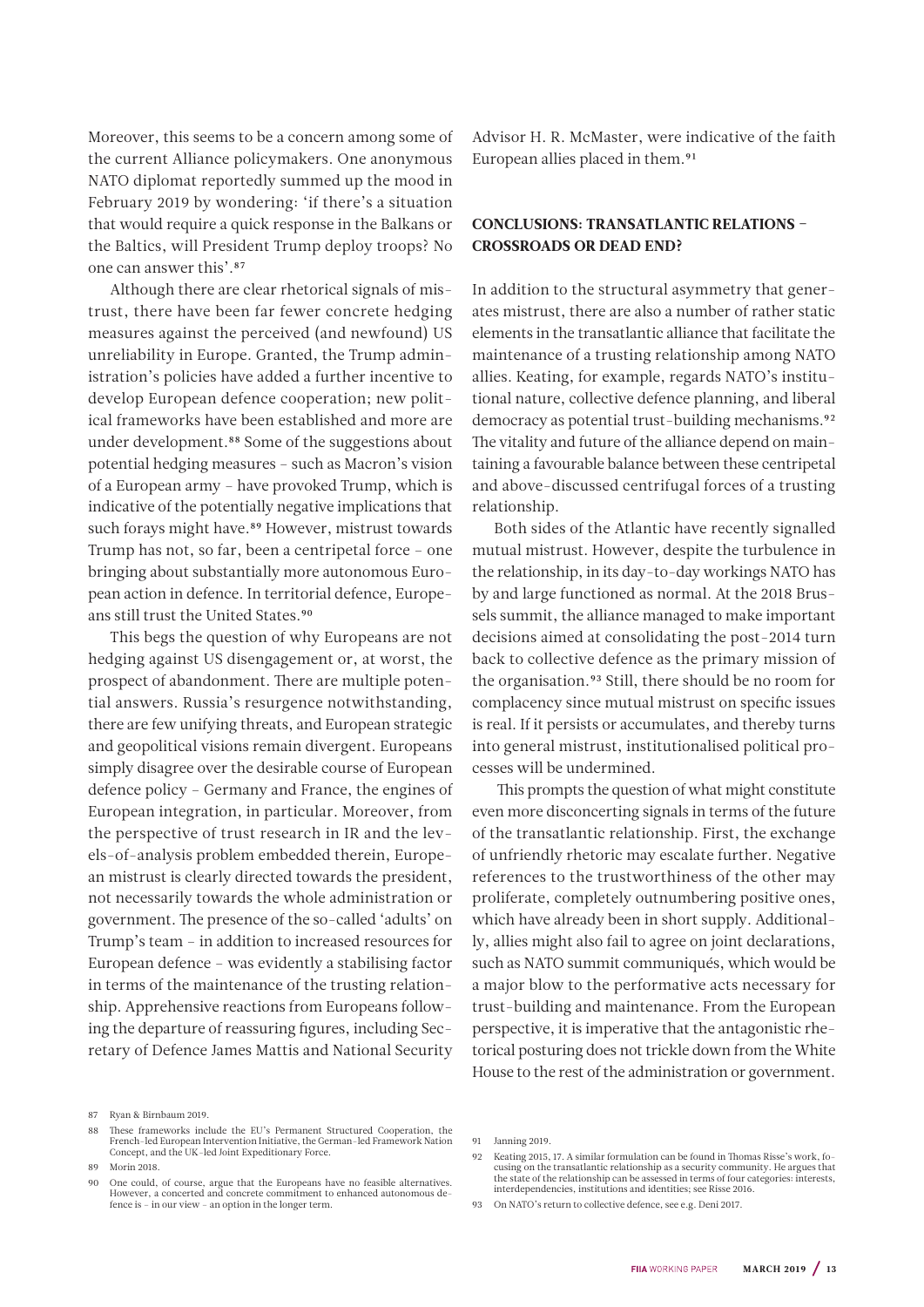Secondly, when it comes to hedging measures, the Europeans in particular face a paradox. It is recognised and urged in Washington that Europeans must do more to share the burdens of collective defence. Indeed, this would redress the imbalance between the US and Europe – the most potent source of US mistrust. However, there has been a tendency in Washington to interpret European efforts to develop European capabilities as moves directed against American interests. Hence, European reassuring could well be perceived as hedging in Washington, to the detriment of the transatlantic relationship.

Moreover, as discussed above, one issue that is highly indicative of the nature of trust within NATO is nuclear deterrence. In terms of concrete hedging measures, should suggestions of independent European nuclear deterrence or a greater role for the French nuclear deterrent in European defence proliferate, it would indicate growing European mistrust towards the US. Washington, in turn, could easily fuel European mistrust by hinting about troop withdrawals or by watering down its commitment to Article 5, thus signalling willingness to disengage or to renegotiate the fundamental parameters of the transatlantic bargain.

To what extent is it possible, then, to contain the erosion of trust? As already argued, there are multiple factors facilitating the maintenance of the trusting relationship among the transatlantic allies. It is unlikely that the current US president will change his opinions on America's friends, and thus the Europeans should treat the current administration with healthy scepticism. As a prominent scholar and practitioner of transatlantic politics has written, 'Europeans will never feel safe with a Trump White House'.94 However, the current political disarray in Washington is not a particularly fertile environment for trust-based multilateral foreign policy. In fact, it is incumbent upon the Europeans to become more attentive towards the domestic-political fluctuations in the United States, as America's political polarisation might produce more violent swings in America's foreign engagement in the future.95

On the other hand, US concerns about burden-sharing are legitimate, and Europeans must work in earnest to redress the existing imbalance.<sup>96</sup> Washington should accept that a more capable Europe is also more independent. However, US allies in Europe should not frame their defence efforts as a hedge against American unreliability, and overly grandiose statements about European defence should be avoided. Instead, Europe should remain patient and engage in selective sector-based proactivity, for instance, by coordinating responses to the Chinese exercise of power, especially in novel domains.<sup>97</sup>

Those policymakers in Washington who are mindful of the importance of the transatlantic link should still try to reassure Europeans. At the moment, European mistrust is mainly directed towards the president and his 'loyalists'. This means that transatlanticist voices emanating from the administration should continue to reassure Europeans of the longevity of US commitments. Avoiding overtly unilateral decision-making and posturing – to the extent that this is possible given the impulses of the White House incumbent – would prevent further transatlantic alienation.

To conclude our discussion, it is clear that the structural uncertainties that govern alliance politics – and international politics more broadly – render perfectly trusting relationships between states illusory, even in a well-established alliance with a long and illustrious history. In the case of NATO, the asymmetric nature of the transatlantic bargain means that the trust issue looks qualitatively different from the European and American vantage points. The prospect of abandonment places the Europeans in an asymmetrically vulnerable position vis-à-vis the US. Any signals from Washington – especially ones that arouse the prospect of betrayal, even if only on specific issues – will be studied intently on the old continent. For this reason, the recent uptick in burden-sharing talk emanating from the White House, coupled with the president's ambivalence regarding the core norms of alliance obligation, have aroused fears in Europe. Were such ideas to permeate Washington beyond the incumbent's immediate coterie of advisors, the prospect of specific mistrust questions morphing into more general suspicions would be heightened. For the foreseeable future, the focus of transatlanticists on both sides of the ocean should therefore be on finding strategies of engagement that paper over specific issues of mistrust. This would serve the goal of keeping the alliance afloat through troubled times by maintaining a sufficient reservoir of general trust.

94 Valášek 2018.

96 Michta 2018b.

<sup>95</sup> Sestanovich 2014; Aaltola 2018.

<sup>97</sup> Brattberg and Le Corre 2018; Aaltola 2018, 246–248.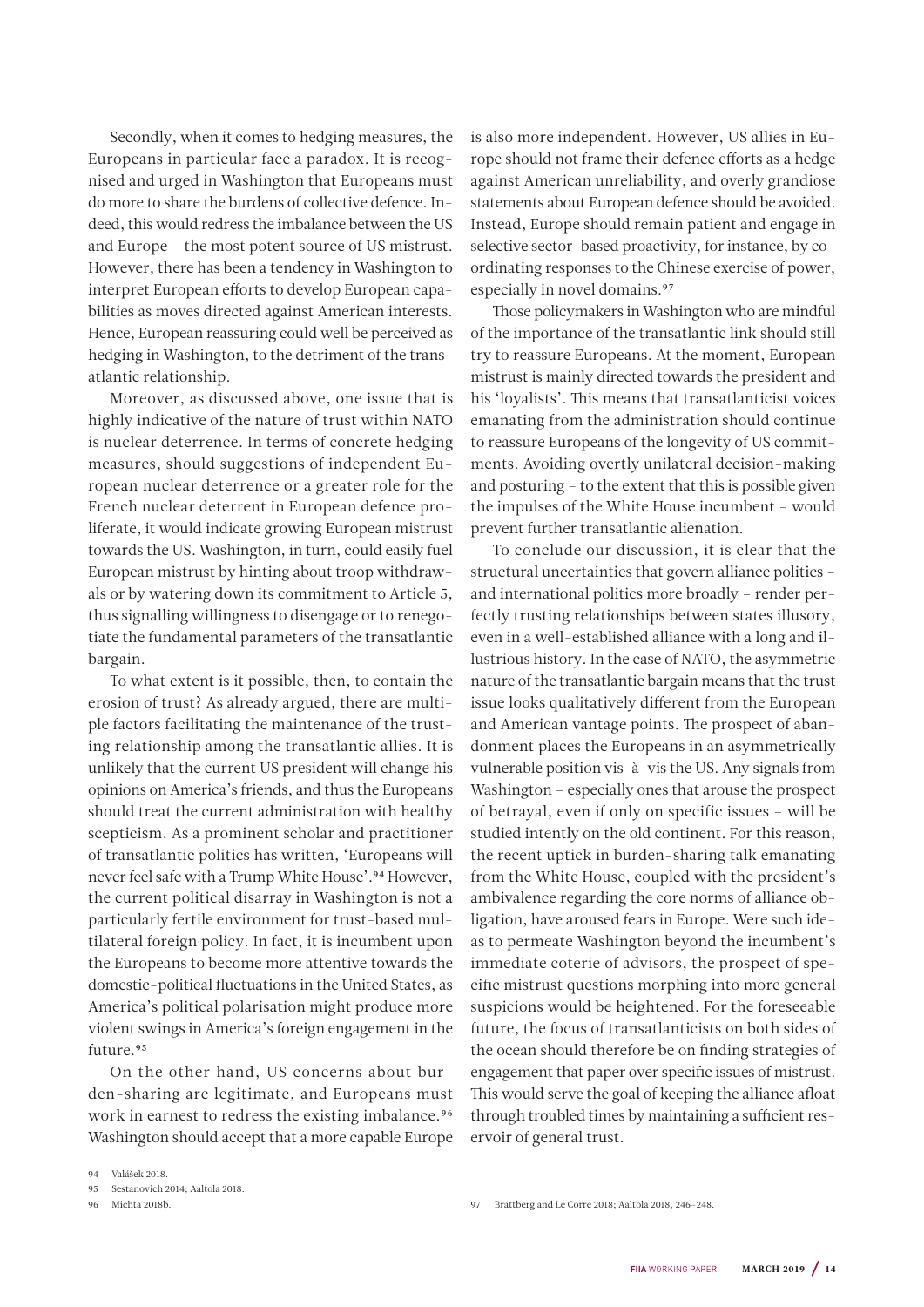#### BIBLIOGRAPHY

- Aaltola, Mika (2018) 'Conclusion: The emergent waiting game.' In Mika Aaltola, Charly Salonius-Pasternak, Juha Käpylä and Ville Sinkkonen (eds.) *Between Change and Continuity: Making Sense of America's Global Engagement*. Helsinki: Finnish Institute of International Affairs, 237–250.
- Barnes, Julian E. and Helene Cooper (2019) 'Trump Discussed Pulling U.S. From NATO, Aides Say Amid New Concerns Over Russia.' *The New York Times*, 14 January 2019: [https://www.nytimes.](https://www.nytimes.com/2019/01/14/us/politics/nato-president-trump.html) [com/2019/01/14/us/politics/nato-president](https://www.nytimes.com/2019/01/14/us/politics/nato-president-trump.html)[trump.html.](https://www.nytimes.com/2019/01/14/us/politics/nato-president-trump.html) Last accessed 15 January 2019.
- Applebaum, Anne (2018) 'The Black Hole at the Heart of NATO.' *The Wilson Quarterly*, Fall 2018: [https://wilsonquarterly.com/quarterly/](https://wilsonquarterly.com/quarterly/the-fate-of-the-international-order/the-black-hole-at-the-heart-of-nato/) [the-fate-of-the-international-order/the-black](https://wilsonquarterly.com/quarterly/the-fate-of-the-international-order/the-black-hole-at-the-heart-of-nato/)[hole-at-the-heart-of-nato/.](https://wilsonquarterly.com/quarterly/the-fate-of-the-international-order/the-black-hole-at-the-heart-of-nato/) Last accessed 15 January 2019.
- Blankenship, Brian (2018) 'Control vs. Cost-Sharing: The Dilemma at the Heart of NATO.' *War on the Rocks*: [https://warontherocks.com/2018/08/](https://warontherocks.com/2018/08/control-vs-cost-sharing-the-dilemma-at-the-heart-of-nato/) [control-vs-cost-sharing-the-dilemma-at-the](https://warontherocks.com/2018/08/control-vs-cost-sharing-the-dilemma-at-the-heart-of-nato/)[heart-of-nato/](https://warontherocks.com/2018/08/control-vs-cost-sharing-the-dilemma-at-the-heart-of-nato/). Last accessed 15 January 2019.
- Boot, Max (2018) 'NATO is based on credibility and trust. Trump has struck a blow against both.' *The Washington Post*, 12 July 2018: [https://www.](https://www.washingtonpost.com/news/global-opinions/wp/2018/07/12/nato-is-based-on-credibility-and-trust-trump-has-struck-a-blow-against-both/?noredirect=on&utm_term=.bc532e737bf3) [washingtonpost.com/news/global-opinions/](https://www.washingtonpost.com/news/global-opinions/wp/2018/07/12/nato-is-based-on-credibility-and-trust-trump-has-struck-a-blow-against-both/?noredirect=on&utm_term=.bc532e737bf3) [wp/2018/07/12/nato-is-based-on-credibility](https://www.washingtonpost.com/news/global-opinions/wp/2018/07/12/nato-is-based-on-credibility-and-trust-trump-has-struck-a-blow-against-both/?noredirect=on&utm_term=.bc532e737bf3)[and-trust-trump-has-struck-a-blow-against](https://www.washingtonpost.com/news/global-opinions/wp/2018/07/12/nato-is-based-on-credibility-and-trust-trump-has-struck-a-blow-against-both/?noredirect=on&utm_term=.bc532e737bf3)[both/](https://www.washingtonpost.com/news/global-opinions/wp/2018/07/12/nato-is-based-on-credibility-and-trust-trump-has-struck-a-blow-against-both/?noredirect=on&utm_term=.bc532e737bf3). Last accessed 15 January 2019.
- Booth, Ken and Wheeler, Nicholas (2007) *Security dilemma: fear, cooperation, and trust in world politics*. Palgrave Macmillan, Basingstoke.
- Bozo, Frédéric (2016) *French Foreign Policy Since 1945. An Introduction*. New York: Berghahn Books.
- Brattberg, Erik & Philippe Le Corre (2018) 'Huawei and Europe's 5G Dilemma.' *The National Interest*: [https://nationalinterest.org/feature/huawei-and](https://nationalinterest.org/feature/huawei-and-europe%E2%80%99s-5g-conundrum-39972?page=0%2C1)[europe%E2%80%99s-5g-conundrum-39972](https://nationalinterest.org/feature/huawei-and-europe%E2%80%99s-5g-conundrum-39972?page=0%2C1). Last accessed 15 January 2019.
- Brooks, Stephen G. and William Wohlforth (2008) *World out of Balance: International Relations and the Challenge of American Primacy*. Princeton: Princeton University Press.
- Brugger, Philipp (2015) 'Trust as a Discourse: Concept and Measurement Strategy – First Results From a Study on German Trust in the USA.' *Journal of Trust Studies* 5(1).
- Chrisafis, Angelique (2018) 'Europe can no longer rely on US for security, says Emmanuel Macron.' *The Guardian*, 27 August 2018: [https://www.](https://www.theguardian.com/world/2018/aug/27/europe-can-no-longer-rely-on-us-for-security-says-emmanuel-macron) [theguardian.com/world/2018/aug/27/europe](https://www.theguardian.com/world/2018/aug/27/europe-can-no-longer-rely-on-us-for-security-says-emmanuel-macron)[can-no-longer-rely-on-us-for-security-says](https://www.theguardian.com/world/2018/aug/27/europe-can-no-longer-rely-on-us-for-security-says-emmanuel-macron)[emmanuel-macron](https://www.theguardian.com/world/2018/aug/27/europe-can-no-longer-rely-on-us-for-security-says-emmanuel-macron). Last accessed 15 January 2019.
- Deni, John R. (2017) *NATO and Article 5. The Transatlantic Alliance and the Twenty-First-Century Challenges of Collective Defense*. Lanham: Rowman & Littlefield.
- *Deutsche Welle* (2018) 'Denmark reconsidering EU defense opt out after meeting with Macron': [https://www.dw.com/en/denmark](https://www.dw.com/en/denmark-reconsidering-eu-defense-opt-out-after-meeting-with-macron/a-45262172)[reconsidering-eu-defense-opt-out-after](https://www.dw.com/en/denmark-reconsidering-eu-defense-opt-out-after-meeting-with-macron/a-45262172)[meeting-with-macron/a-45262172](https://www.dw.com/en/denmark-reconsidering-eu-defense-opt-out-after-meeting-with-macron/a-45262172).
- Gareis, Sven Bernhard and Reinhard Wolf (2016) 'Home alone? The US Pivot to Asia and Its Implications for the EU's Common Foreign and Security Policy.' *European Foreign Affairs Review*  21 (3/1), 133-150.
- Glasser, Susan B. (2018) 'How Trump Made War on Angela Merkel and Europe.' *The New Yorke*r, 17 December 2018: [https://www.newyorker.com/](https://www.newyorker.com/magazine/2018/12/24/how-trump-made-war-on-angela-merkel-and-europe/amp?__twitter_impression=true) [magazine/2018/12/24/how-trump-made-war](https://www.newyorker.com/magazine/2018/12/24/how-trump-made-war-on-angela-merkel-and-europe/amp?__twitter_impression=true)[on-angela-merkel-and-europe](https://www.newyorker.com/magazine/2018/12/24/how-trump-made-war-on-angela-merkel-and-europe/amp?__twitter_impression=true). Last accessed 14 January 2019.
- Faiola, Anthony (2016) 'Angela Merkel congratulates Donald Trump - kind of.' *The Washington Post*, 9 November 2016: [https://www.washingtonpost.](https://www.washingtonpost.com/news/worldviews/wp/2016/11/09/angela-merkel-congratulates-donald-trump-kind-of/) [com/news/worldviews/wp/2016/11/09/angela](https://www.washingtonpost.com/news/worldviews/wp/2016/11/09/angela-merkel-congratulates-donald-trump-kind-of/)[merkel-congratulates-donald-trump-kind-of/](https://www.washingtonpost.com/news/worldviews/wp/2016/11/09/angela-merkel-congratulates-donald-trump-kind-of/). Last accessed 15 January 2019.
- Hardin, Russell (2002) *Trust and trustworthiness*. New York: Russell Sage Foundation.
- Haukkala, Hiski, Carina van de Wetering and Johanna Vuorelma (2015) 'Trust in international relations – a useful tool?' *Journal of Trust Research* 5(1), 3–7.
- Haukkala, Hiski, Carina van de Wetering and Johanna Vuorelma (2018) 'Introduction: Approaching trust and mistrust in International Relations.' In Johanna Vuorelma, Hiski Haukkala and Carina van de Wetering (eds.). *Trust and Mistrust in International Relations: Rationalist, Constructivist, and Psychological Approaches*. Abingdon: Routledge, 1–6.
- Hellmuth, Dorle (2017) 'Trust Within NATO'. In Andrew I. Yeo and Matthew N. Green (eds). *Living in Age Mistrust. An Interdisciplinary Study of Declining Trust and How to Get it Back*. New York and London: Routledge.
- Henley, John (2017) 'Angela Merkel: EU cannot completely rely on US and Britain anymore.' *The Guardian*, 28 May 2017: [https://www.](https://www.theguardian.com/world/2017/may/28/merkel-says-eu-cannot-completely-rely-on-us-and-britain-any-more-g7-talks) [theguardian.com/world/2017/may/28/merkel](https://www.theguardian.com/world/2017/may/28/merkel-says-eu-cannot-completely-rely-on-us-and-britain-any-more-g7-talks)[says-eu-cannot-completely-rely-on-us-and](https://www.theguardian.com/world/2017/may/28/merkel-says-eu-cannot-completely-rely-on-us-and-britain-any-more-g7-talks)[britain-any-more-g7-talks](https://www.theguardian.com/world/2017/may/28/merkel-says-eu-cannot-completely-rely-on-us-and-britain-any-more-g7-talks). Last accessed 15 January 2019.
- Hoffmann, Stanley (1979) 'New variations on old themes.' *International Security* 4(1), 88–107.
- Hoffman, Aaron M. (2002) 'A Conceptualization of Trust in International Relations.' *European Journal of International Relations* 8 (3).
- Ikenberry, G. John (1998) 'Institutions, Strategic Restraint, and the Persistence of American Postwar Order.' *International Security* 23(3), 43–78.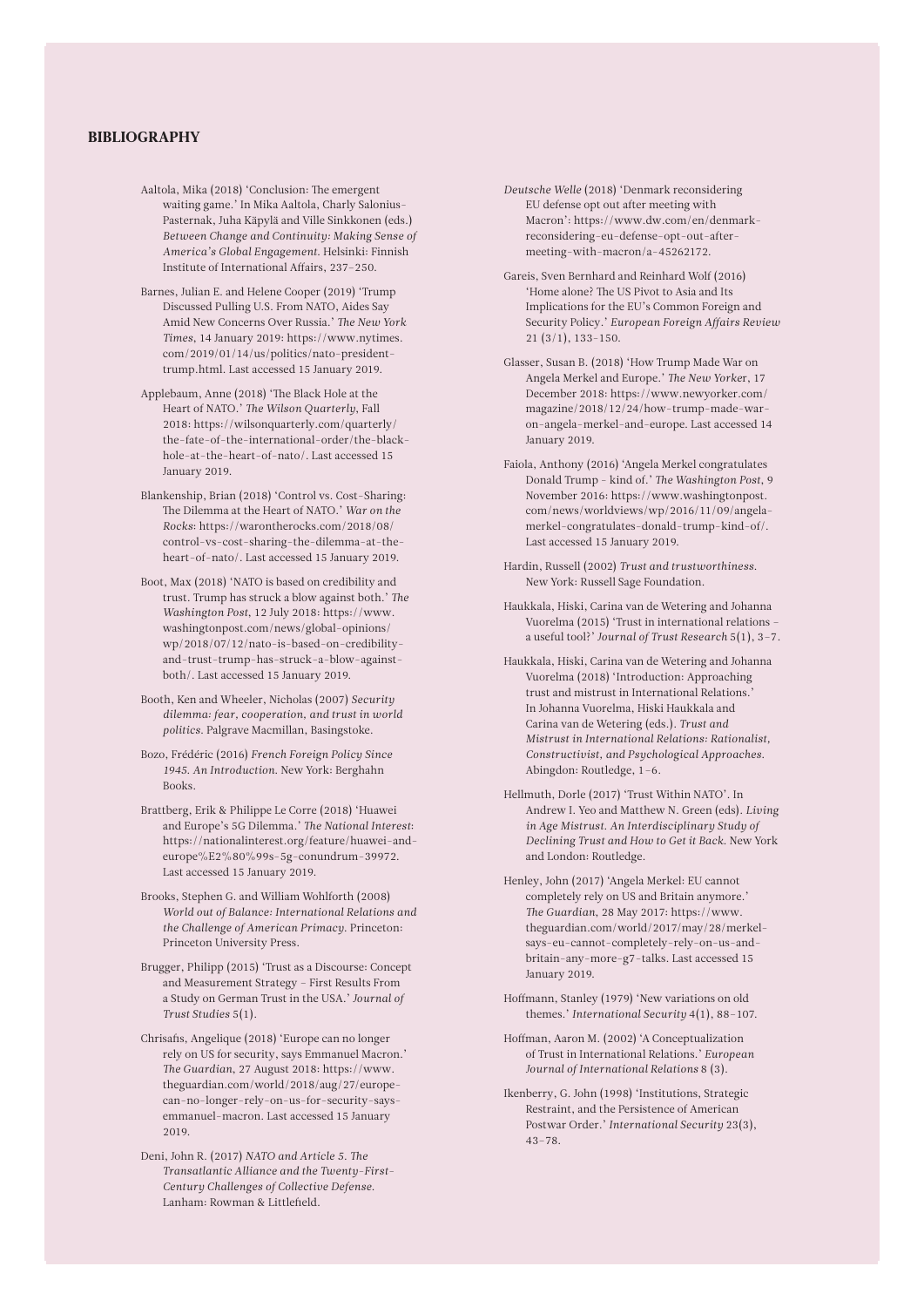- Jannig, Josef (2019) 'Crunch time: Germany and Europe after Mattis.' European Council on Foreign Relations, 10 January 2019: [https://www.ecfr.](https://www.ecfr.eu/article/commentary_crunch_time_germany_and_europe_after_mattis) [eu/article/commentary\\_crunch\\_time\\_germany\\_](https://www.ecfr.eu/article/commentary_crunch_time_germany_and_europe_after_mattis) [and\\_europe\\_after\\_mattis](https://www.ecfr.eu/article/commentary_crunch_time_germany_and_europe_after_mattis). Last accessed 15 January 2019.
- Juntunen, Tapio and Matti Pesu (2018) 'Mistrust within trust: Finnish–Swedish defencecooperation and the ghosts of the 1990 EC application incident.' In Johanna Vuorelma, Hiski Haukkala and Carina van de Wetering (eds.). *Trust and Mistrust in International Relations: Rationalist, Constructivist, and Psychological Approaches*. Abingdon: Routledge, 129–157.
- Kaplan, Lawrence S. (2004) *NATO Divided, NATO United. The Evolution of an Alliance*. Praeger: Westport & London.
- Kegley, Charles W. and Gregory A. Raymond (1990) *When Trust Breaks Down: Alliance Norms and World Politics*. University of South Carolina Press.
- Kim, Tongfi (2011) 'Why Alliances Entangle But Seldom Entrap States.' *Security Studies* 20(3), 350–377.
- Keating, Vincent Charles and Jan Ruzicka (2014) 'Trusting relationships in international politics: No need to hedge.' *Review of International Studies* 40:4, 753–770.
- Keating, Vincent Charles (2015a) 'Rethinking diplomatic transformation through social theories of trust.' Abstract from the 9th Pan-European Conference on International Relations, Giardini Naxos, Italy. Available at: [http://findresearcher.](http://findresearcher.sdu.dk/portal/files/116195975/diplomatic_conflict_resolution_EISA_paper_final.pdf) [sdu.dk/portal/files/116195975/diplomatic\\_](http://findresearcher.sdu.dk/portal/files/116195975/diplomatic_conflict_resolution_EISA_paper_final.pdf) [conflict\\_resolution\\_EISA\\_paper\\_final.pdf](http://findresearcher.sdu.dk/portal/files/116195975/diplomatic_conflict_resolution_EISA_paper_final.pdf). Last accessed 7 February 2019.
- Keating, Vincent Charles (2015b) 'Trusting Relationships in the NATO Alliance.' Abstract from 9th Pan-European Conference on International Relations, Giardini Naxos, Italy. Available at: [http://findresearcher.sdu.dk/portal/](http://findresearcher.sdu.dk/portal/files/116196007/Keating_NATOTrustPaper_EISA_final.pdf) [files/116196007/Keating\\_NATOTrustPaper\\_EISA\\_](http://findresearcher.sdu.dk/portal/files/116196007/Keating_NATOTrustPaper_EISA_final.pdf) [final.pdf](http://findresearcher.sdu.dk/portal/files/116196007/Keating_NATOTrustPaper_EISA_final.pdf). Last accessed 7 February 2019.
- Kydd, Andrew H. (2005a) *Trust and mistrust in International Relations.* Princeton: Princeton University Press.
- Kydd, Andrew H. (2005b) 'In America We (Used to) Trust: U.S. Hegemony and Global Cooperation.' *Political Science Quarterly* 120(4), 619–636.
- Laderman, Charlie and Brendan Simms (2017) *Donald Trump: The Making of a World View*. London: I.B. Tauris & Co.
- Lindsay, James and Ivo Daalder (2018) *The Empty Throne: America's Abdication of Global Leadership*. New York: Public Affairs.
- Lute, Douglas & Nicholas Burns (2019) *NATO at Seventy. An Alliance in Crisis*. Harvard: Belfer Center for Science and International Affairs.
- Michta, Andrew (2018a) 'Remarks at the Finnish Institute of International Affairs US Research Day 2018 in Helsinki.' H[ttps://www.fiia.fi/](https://www.fiia.fi/tapahtuma/us-research-day-2018-u-s-foreign-and-security-policies-under-trump-a-doctrine-in-the-making) [tapahtuma/us-research-day-2018-u-s-foreign](https://www.fiia.fi/tapahtuma/us-research-day-2018-u-s-foreign-and-security-policies-under-trump-a-doctrine-in-the-making)[and-security-policies-under-trump-a-doctrine](https://www.fiia.fi/tapahtuma/us-research-day-2018-u-s-foreign-and-security-policies-under-trump-a-doctrine-in-the-making)[in-the-making](https://www.fiia.fi/tapahtuma/us-research-day-2018-u-s-foreign-and-security-policies-under-trump-a-doctrine-in-the-making). Last accessed 15 January 2019.
- Michta, Andrew (2018b) 'Shoring Up NATO Is in Europe's Own Interest.' *The American Interest*, 28 December 2018: [https://www.the-american](https://www.the-american-interest.com/2018/12/28/shoring-up-nato-is-in-europes-own-interest/)[interest.com/2018/12/28/shoring-up-nato](https://www.the-american-interest.com/2018/12/28/shoring-up-nato-is-in-europes-own-interest/)[is-in-europes-own-interest/.](https://www.the-american-interest.com/2018/12/28/shoring-up-nato-is-in-europes-own-interest/) Last accessed 15 January 2019.
- Misztal, Barbara. (1996) *Trust in Modern Societies: The Search for the Bases of Social Order*. Cambridge: Polity Press.
- Mitchell, A. Wess (2018) 'Speech at the Heritage Foundation.' Department of State, 6 June 2018: [https://ge.usembassy.gov/assistant-secretary-of](https://ge.usembassy.gov/assistant-secretary-of-the-bureau-of-european-and-eurasian-affairs-a-wess-mitchells-speech-at-the-heritage-foundation-as-prepared-june-6/)[the-bureau-of-european-and-eurasian-affairs](https://ge.usembassy.gov/assistant-secretary-of-the-bureau-of-european-and-eurasian-affairs-a-wess-mitchells-speech-at-the-heritage-foundation-as-prepared-june-6/)[a-wess-mitchells-speech-at-the-heritage](https://ge.usembassy.gov/assistant-secretary-of-the-bureau-of-european-and-eurasian-affairs-a-wess-mitchells-speech-at-the-heritage-foundation-as-prepared-june-6/)[foundation-as-prepared-june-6/](https://ge.usembassy.gov/assistant-secretary-of-the-bureau-of-european-and-eurasian-affairs-a-wess-mitchells-speech-at-the-heritage-foundation-as-prepared-june-6/). Last accessed 15 January 2019.
- Morin Rebecca (2018) 'Trump calls Macron's comments on building a European Army to defend against US 'insulting'.' *Politico Europe*, 11 September 2018: [https://www.politico.eu/](https://www.politico.eu/article/trump-calls-macrons-comments-on-building-a-european-army-to-defend-against-u-s-insulting/) [article/trump-calls-macrons-comments-on](https://www.politico.eu/article/trump-calls-macrons-comments-on-building-a-european-army-to-defend-against-u-s-insulting/)[building-a-european-army-to-defend-against](https://www.politico.eu/article/trump-calls-macrons-comments-on-building-a-european-army-to-defend-against-u-s-insulting/)[u-s-insulting/](https://www.politico.eu/article/trump-calls-macrons-comments-on-building-a-european-army-to-defend-against-u-s-insulting/). Last accessed 15 January 2019.
- Möttölä, Kari (2017) 'Present at the (re)creation? Words and deeds in an emerging Trump foreign policy and the consequences for European security.' In Mika Aaltola and Bart Gaens (eds.) *Managing Unpredictability: Transatlantic Relations in the Trump Era*. Helsinki: Finnish Institute of International Affairs, 33–54.
- Polakow-Suransky, Sasha (2018) 'We Have No Idea What President Trump Would Do in a Crisis with Russia.' *Foreign Policy*, 19 July 2018: [https://](https://foreignpolicy.com/2018/07/19/we-have-no-idea-what-president-trump-would-do-in-a-crisis-with-russia/) [foreignpolicy.com/2018/07/19/we-have-no](https://foreignpolicy.com/2018/07/19/we-have-no-idea-what-president-trump-would-do-in-a-crisis-with-russia/)[idea-what-president-trump-would-do-in-a](https://foreignpolicy.com/2018/07/19/we-have-no-idea-what-president-trump-would-do-in-a-crisis-with-russia/)[crisis-with-russia/](https://foreignpolicy.com/2018/07/19/we-have-no-idea-what-president-trump-would-do-in-a-crisis-with-russia/). Last accessed 15 January 2019.
- Pompeo, Mike (2018) 'Restoring the Role of the Nation-State in the Liberal World Order.' Department of State, 4 December 2018: [https://www.state.gov/](https://www.state.gov/secretary/remarks/2018/12/287770.htm) [secretary/remarks/2018/12/287770.htm](https://www.state.gov/secretary/remarks/2018/12/287770.htm)l. Last accessed 15 January 2019.
- Press Barnathan, Galia (2006) 'Managing the Hegemon: NATO under Unipolarity.' *Security Studies* 15(2), 271–309.
- Rathbun, Brian C. (2011) 'Before Hegemony: Generalized Trust and the Creation and Design of International Security Organizations.' *International Organization* 65(2).
- Risse, Thomas (2016) 'The transatlantic security community: erosion from within.' In Ricardo Alcaro, John Petterson and Ettero Greco (eds.) *The West and the Global Power Shift: Transatlantic Relations and Global Governance*. London: Palgrave, 21–42.
- Risse-Kappen, Thomas (1995) *Cooperation among Democracies. The European Influence on U.S. Foreign Policy*. Princeton: Princeton University Press.
- Ruzicka, Jan and Vincent Charles Keating (2015) 'Going global: trust research and international relations.' *Journal of Trust Research* 5(1), 8–26.